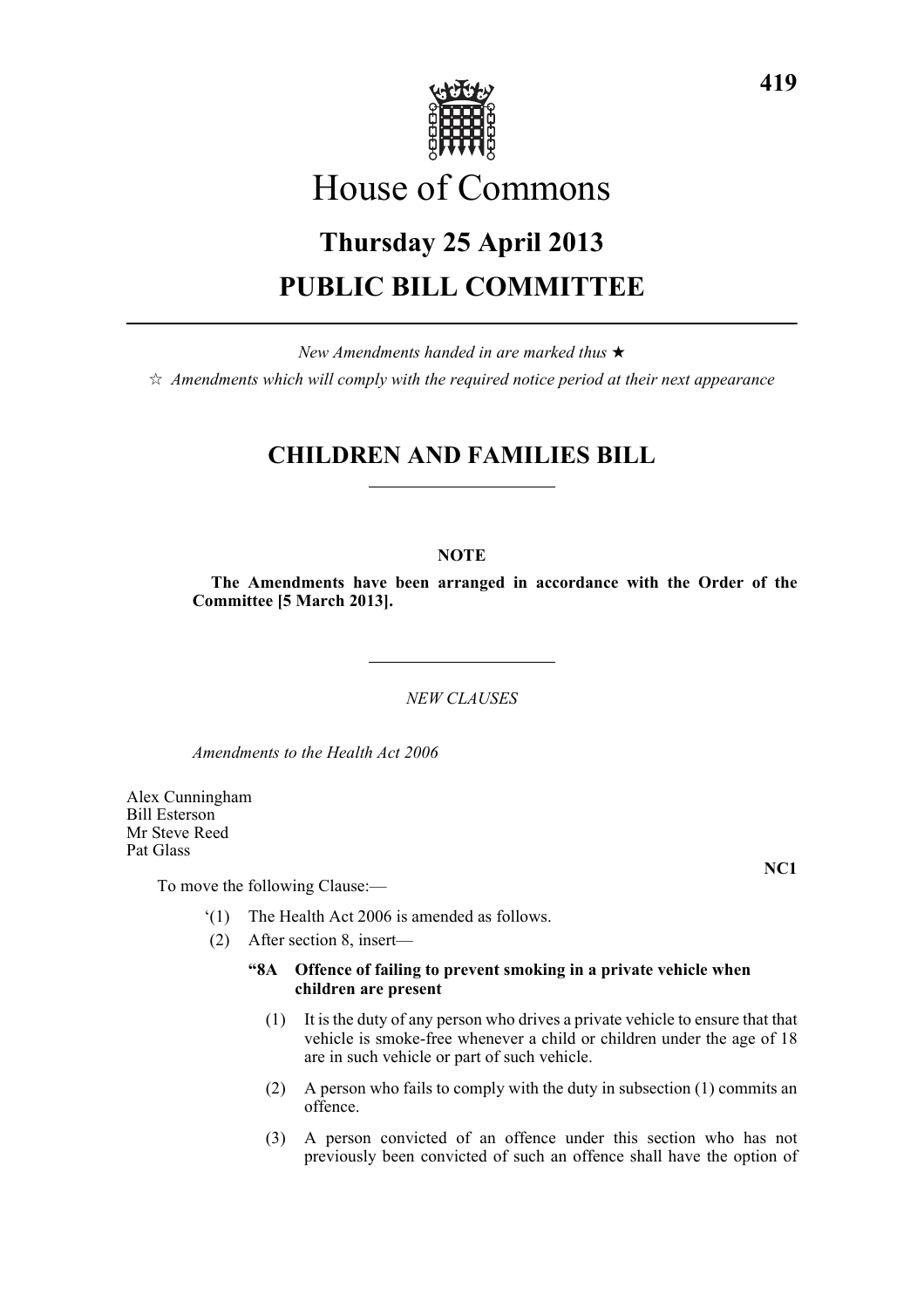attending a smoke-free driving awareness course in place of paying a fine under subsection (4).

- (4) A person who does not wish to attend an awareness course or who has previously been convicted of an offence under this section is liable on summary conviction to a fine of £60.
- (5) The Secretary of State may introduce regulations to alter the level of penalty payable under subsection (4).
- (6) The Secretary of State shall update all relevant regulations regarding the offence created under subsection (2) within six months of this section coming into force.
- (7) The Secretary of State shall introduce regulations within six months of this section coming into force to prescribe the format of the awareness course in subsection (3).".
- (3) In section 79(4)(a), leave out "or  $8(7)$ " and insert ",  $8(7)$ , or  $8A(5)$ .".

*Information sharing*

Bill Esterson Ann Coffey Mr Steve Reed

To move the following Clause:—

'Before the end of one year beginning with the day on which this Act receives Royal Assent, the Secretary of State must—

- (a) carry out a review of the benefits and risks to children, young people and their families of increased information sharing between front-line practitioners who provide services to them; and
- (b) publish a report of the conclusions of the review.'.

*Assessment and provision of adoption support services*

Bill Esterson Ann Coffey

To move the following Clause:—

- '(1) Part 1 of the Adoption and Children Act 2002 is amended as follows.
- (2) In section 4, leave out subsection (1) and insert the following new subsections—
	- "(1) Subject to subsection  $(1A)$ , a local authority must in each year offer an assessment of those persons' needs for adoption support services to—

**NC2**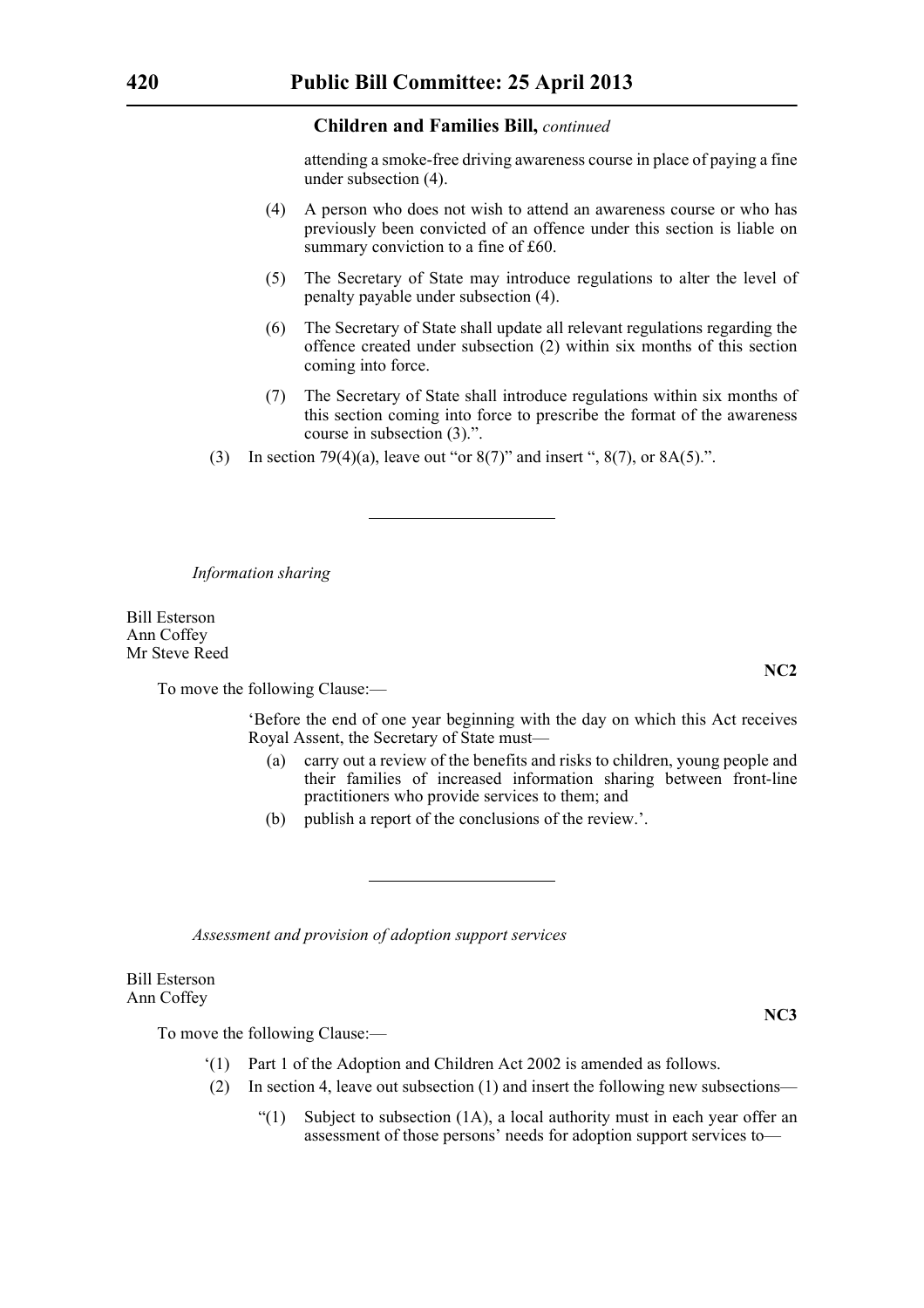- (a) any of the persons mentioned in paragraphs (a) to (c) of section  $3(1)$ , or
- (b) any other person who falls within a description prescribed by regulations (subject to subsection  $(7)(a)$ ).
- (1A) Any requirement for an annual assessment under subsection (1) can be postponed for one or more years with the agreement of the persons concerned.
- (1B) Following any assessment under subsection (1) the local authority must—
	- (a) provide the persons concerned with the findings of the assessment;
	- (b) specify in writing what services will be provided to meet these needs;
	- (c) explain in writing where the local authority is unable to provide services to meet identified needs; and
	- (d) keep a record of all unmet needs and the reasons for them.".'.

*Continuity in the arrangements for the people with whom a child is to live*

# Bill Esterson

To move the following Clause:—

- $(1)$  In section 1 of the Children Act 1989, insert the following after subsection  $(2A)$ 
	- "(2B) In any family proceedings, unless the contrary is shown, a court is to presume that continuity in the arrangements relating to the person or people with whom a child is to live will further the child's welfare.".
- (2) In section 22 of the Children Act 1989, insert the following after subsection (3)—
	- "(3ZA) A local authority is to presume, unless the contrary is shown, that continuity in the arrangements relating to the person or people with whom a child looked after by that local authority is to live will help to fulfil its duty under subsection  $(3)(a)$  to safeguard and promote the welfare of that child.".'.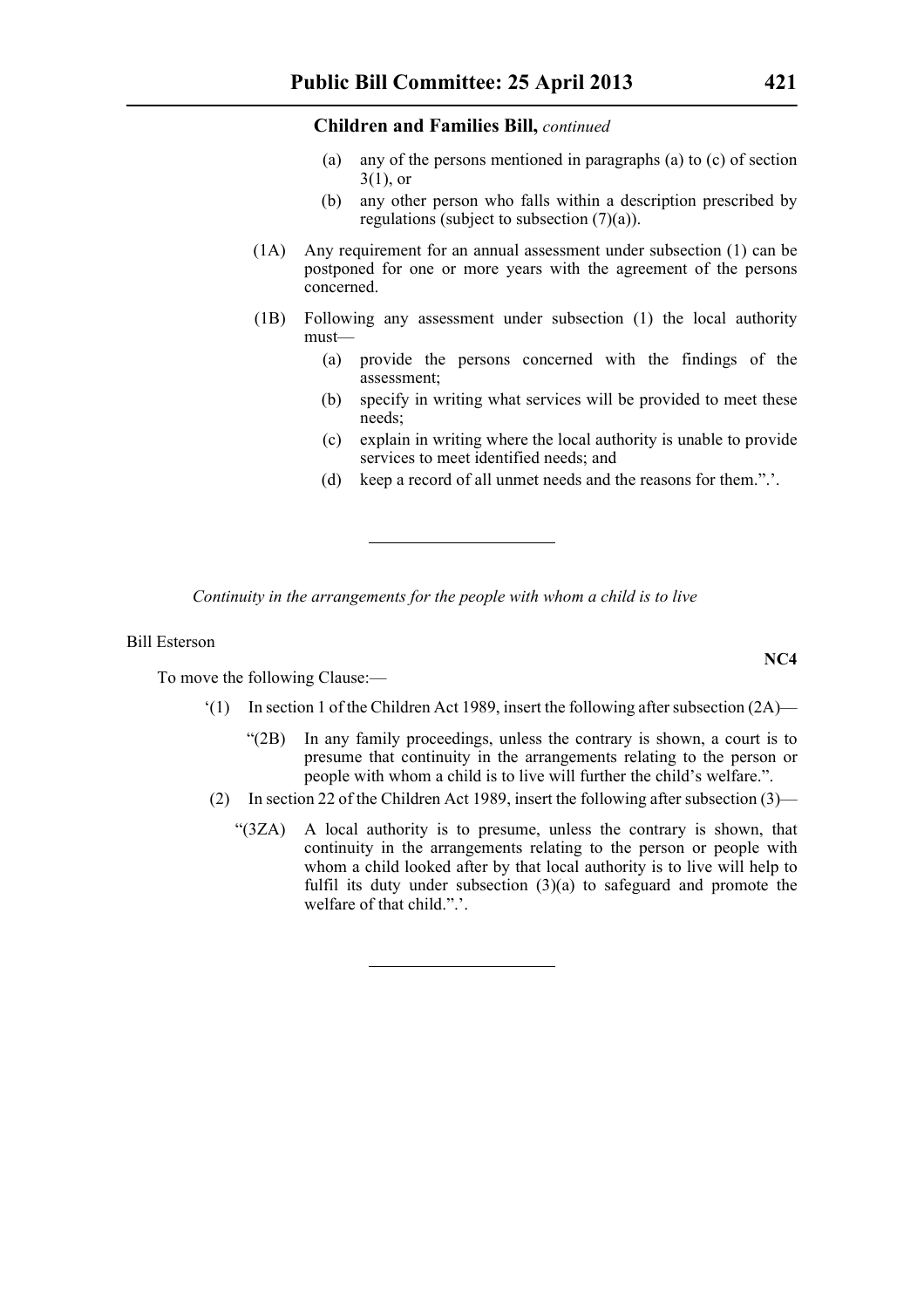*Long-term post-adoption and fostering support*

Bill Esterson Ann Coffey

To move the following Clause:—

'A local authority must ensure that its adoption support services, special guardianship support services and fostering support services are provided in a way which is in the long-term interests of those for whom they are provided.'.

*Status, rights and remuneration of non-biological parents*

Bill Esterson Ann Coffey

To move the following Clause:—

- '(1) Before the end of one year beginning with the day on which this Act receives Royal Assent, the Secretary of State must—
	- (a) carry out a review of—
		- (i) options for the professional recognition of carers who look after children who are not their biological children, to include foster parents, residential social workers and adoptive parents;
		- (ii) the status and rights of these carers; and
		- (iii) arrangements for the remuneration of these carers; and
	- (b) publish a report of the conclusions of the review.'.

*Minimum four-day week requirement for special educational provision at further education institutions*

Dr Julian Lewis Caroline Nokes

To move the following Clause:—

'Where an institution within the further education sector in England admits a young person aged under 19 for whom an EHC plan is maintained, it must deliver the special educational provision required by that young person on at least four days in every week in which that provision is delivered.'.

**NC5**

**NC6**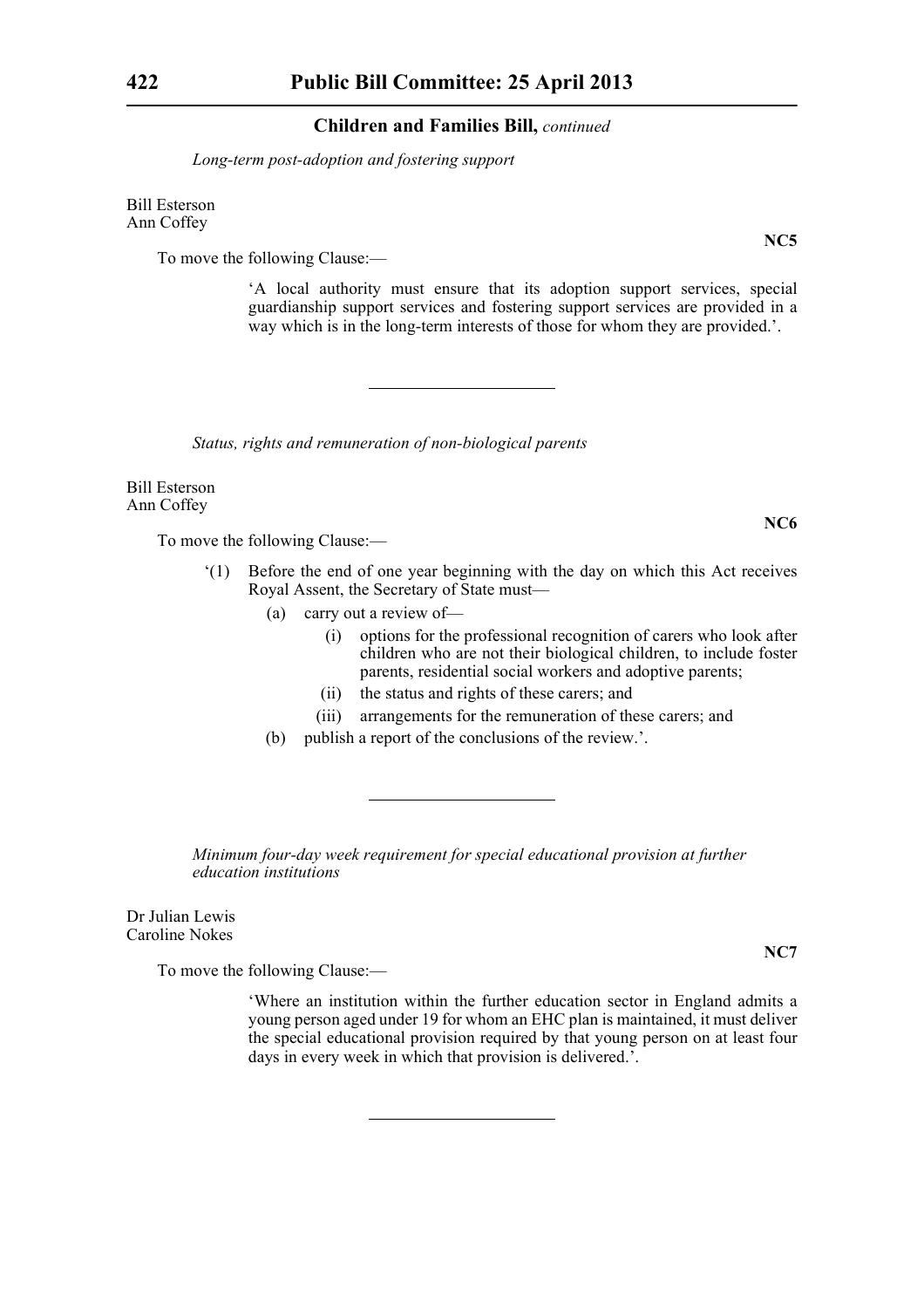*Special guardianship support services: personal budgets*

#### Lucy Powell

To move the following Clause:—

'In Part 2 of the Children Act 1989, after section 14F (Special guardianship support services), insert—

#### **"14G Special guardianship support services: personal budgets**

- (1) This section applies where—
	- (a) after carrying out an assessment under section 14F, a local authority in England decides to provide any special guardianship support services to a person ("the recipient"), and
	- (b) the recipient is a child being cared for by a special guardian or a special guardian.
- (2) The local authority must prepare a personal budget for the recipient if asked to do so by the recipient or (in prescribed circumstances) a person of a prescribed description.
- (3) The authority prepares a "personal budget" for the recipient if they identify an amount as available to secure the special guardianship support services that they have decided to provide, with a view to the recipient being involved in securing those services.
- (4) Regulations may make provision about personal budgets, in particular—
	- (a) about requests for personal budgets;
	- (b) about the amount of a personal budget;
	- (c) about the sources of the funds making up a person budget;
	- (d) for payments ("direct payments") representing all or part of a personal budget to be made to the recipient, or (in prescribed circumstances) a person of a prescribed description, in order to secure any special guardianship support services to which the budget relates;
	- (e) about the description of special guardianship support services to which personal budgets and direct payments may (and may not) relate;
	- (f) for a personal budget or direct payment to cover the agreed cost of the special guardianship support services to which the budget or payment relates;
	- (g) about when, how, to whom and on what conditions direct payments may (and may not) be made;
	- (h) about when direct payments may be required to be repaid and the recovery of unpaid sums;
	- (i) about conditions with which a person or body making direct payments must comply before, after or at the time of making a direct payment;
	- (j) about arrangements for providing information, advice or support in connection with personal budgets and direct payments.
- (5) If the regulations include provision authorising direct payments, they must—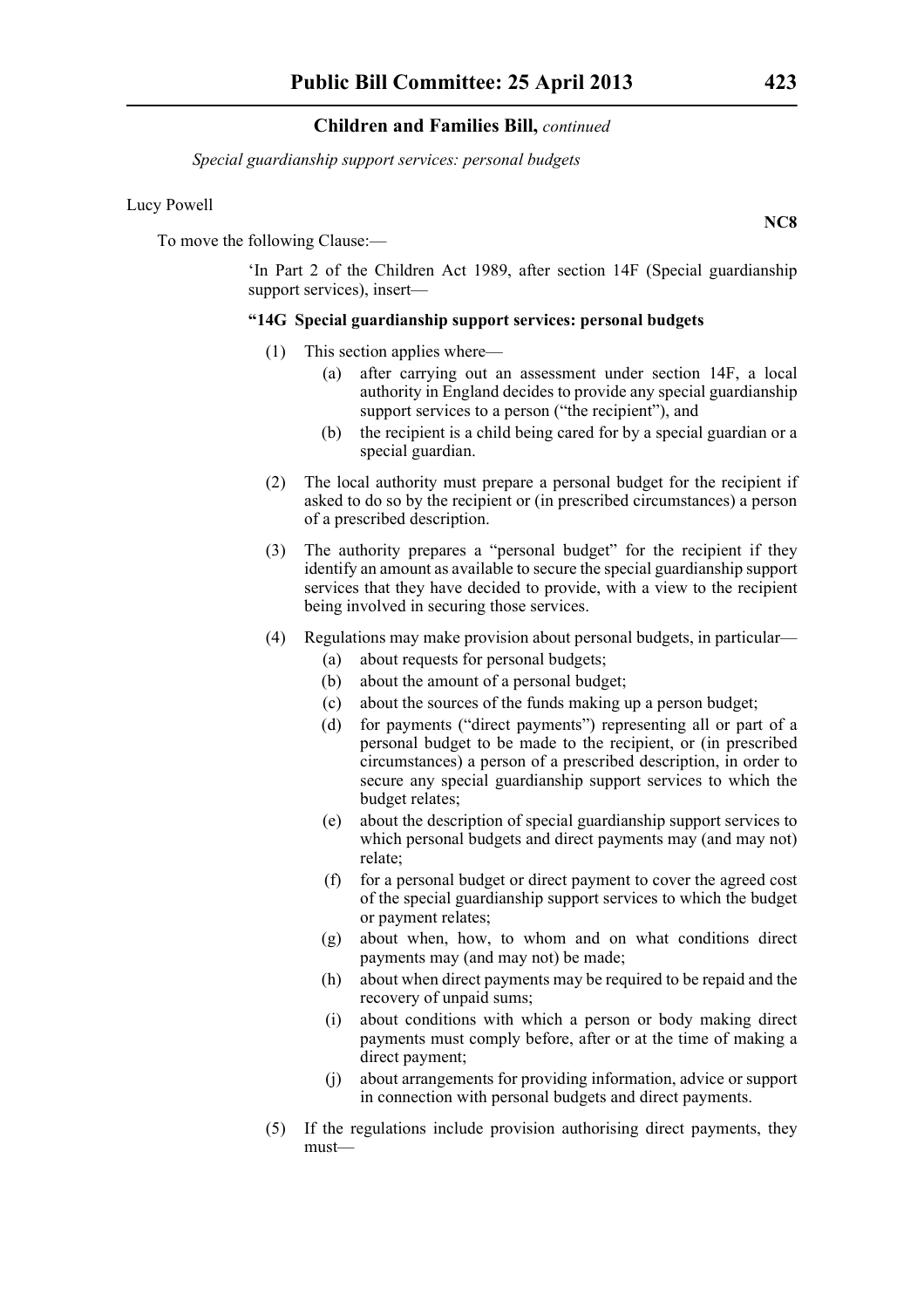- (a) require the consent of the recipient, or (in prescribed circumstances) a person of a prescribed description, to be obtained before direct payments are made;
- (b) require the authority to stop making direct payments where the required consent is withdrawn.
- (6) Any special guardianship support services secured by means of direct payments made by a local authority are to be treated as special guardianship support services provided by the authority for all purposes, subject to any prescribed conditions or exceptions.
- (7) In this section "prescribed" means prescribed by regulations.'.

*Special guardianship support services: duty to provide information*

#### Lucy Powell

To move the following Clause:—

'In Part 2 of the Children Act 1989, after section 14G (Special guardianship support services: personal budgets), insert—

#### **"14H Special guardianship support services: duty to provide information**

- (1) Except in circumstances prescribed by regulations, a local authority in England must provide the information specified in subsection (2) to—
	- (a) any person who has contacted the authority to request information about special guardianship support,
	- (b) any person within the authority's area who the authority are aware is a special guardian for a child, and
	- (c) any person within the authority's area who is a special guardian and has contacted the authority to request any of the information specified in subsection (2).
- (2) The information is—
	- (a) information about the special guardianship support services available to people in the authority's area;
	- (b) information about the right to request an assessment under section 14F (assessments etc for special guardianship support services), and the authority's duties under that section and regulations made under it;
	- (c) information about the authority's duties under section 14G (special guardianship support services: personal budgets) and the regulations made under it;
	- (d) any other information prescribed by regulations.'.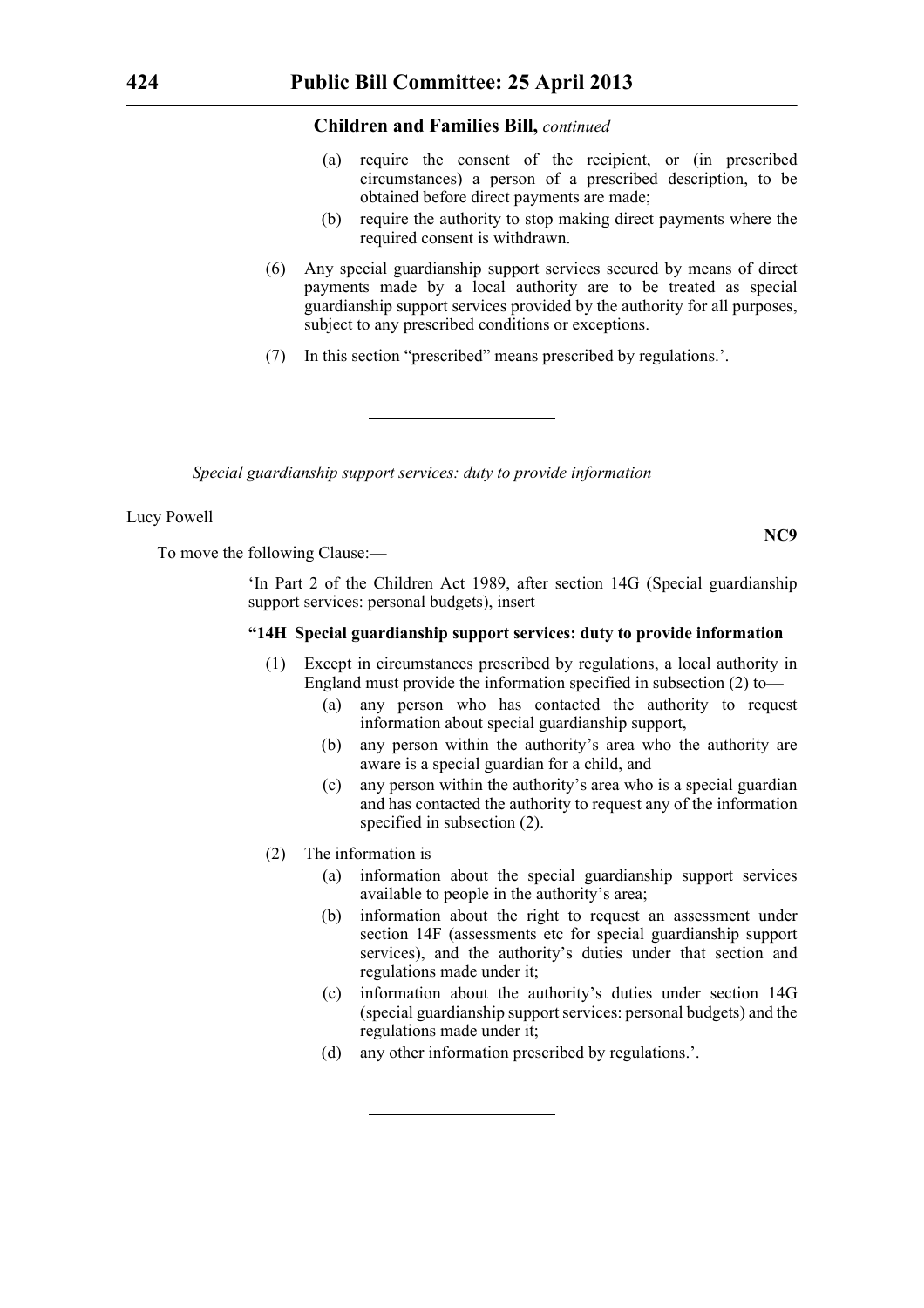*Review of impact of under-occupancy penalty on prospective adopters, prospective special guardians and foster parents*

Lisa Nandy Mrs Sharon Hodgson Bill Esterson

To move the following Clause:—

'Before the end of one year beginning with the day on which this Act receives Royal Assent, the Secretary of State must—

- (a) carry out a review of the impact of the housing under-occupancy penalty on prospective adopters, prospective special guardians and foster parents, and
- (b) publish a report of the conclusions of the review.'.

*Pre-proceedings work with families*

Lisa Nandy Mrs Sharon Hodgson

To move the following Clause:—

- '(1) Section 47 of the Children Act 1989 (Local authority's duty to investigate) is amended as follows—
- (2) After subsection (12) insert—
	- "(13) Where, as a result of complying with this section, a local authority concludes that a child may need to become looked after in order to safeguard and promote the child's welfare, the local authority must, unless emergency action is required,—
		- (a) identify, and consider the willingness and suitability of any relative, friend or other person connected with the child, to care for them as an alternative to them becoming looked after by unrelated carers;
		- (b) offer the child's parents or other person with parental responsibility a family group conference to develop a plan which will safeguard and promote the child's welfare.".'.

*Provision of health services for children looked after by local authorities*

Annette Brooke

To move the following Clause:—

'(1) Following a medical assessment at the time of a child being taken into care, the clinical commissioning group has a duty to health services, where appropriate.

**NC11**

**NC12**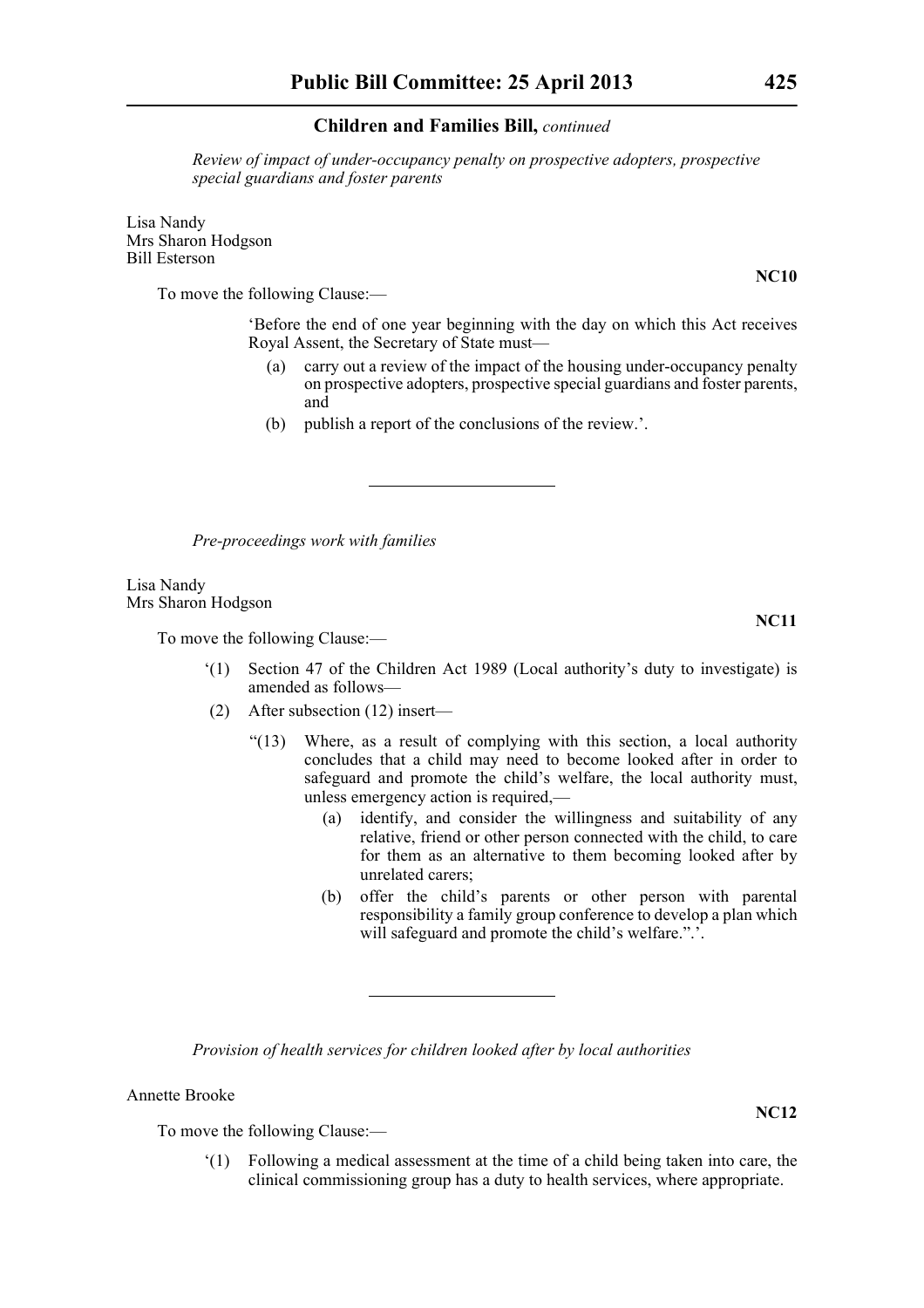(2) Health services includes, but is not limited to, therapeutic counselling and other mental health services.'.

*Welfare of the child - quality of parental relationship*

Lisa Nandy Mrs Sharon Hodgson

To move the following Clause:—

'Section 1 of the Children Act 1989 (welfare of the child) is amended by the addition at the end of subsection (3) of the following paragraph:

> "(h) the quality of the relationship that the child has with each of his parents, both currently and in the foreseeable future.".'.

*Arrangements for the provision of evidence by staff of a local authority or of an authorised applicant in children proceedings*

Lisa Nandy Mrs Sharon Hodgson

To move the following Clause:—

- '(1) The Secretary of State must make arrangements to support a person who is instructed to provide evidence for use in children proceedings if they are a member of the staff of a local authority or of an authorised applicant under section  $13(8)(a)(i)$ .
- (2) The arrangements described in subsection (1) may include—
	- (a) training prior to the proceedings,
	- (b) coaching whilst at court,
	- (c) designated facilities at court to enable preparation for the proceedings, and
	- (d) any other arrangements the Secretary of State believes will enable members of the staff of a local authority or of an authorised applicant to provide evidence in the proceedings.'.

**NC13**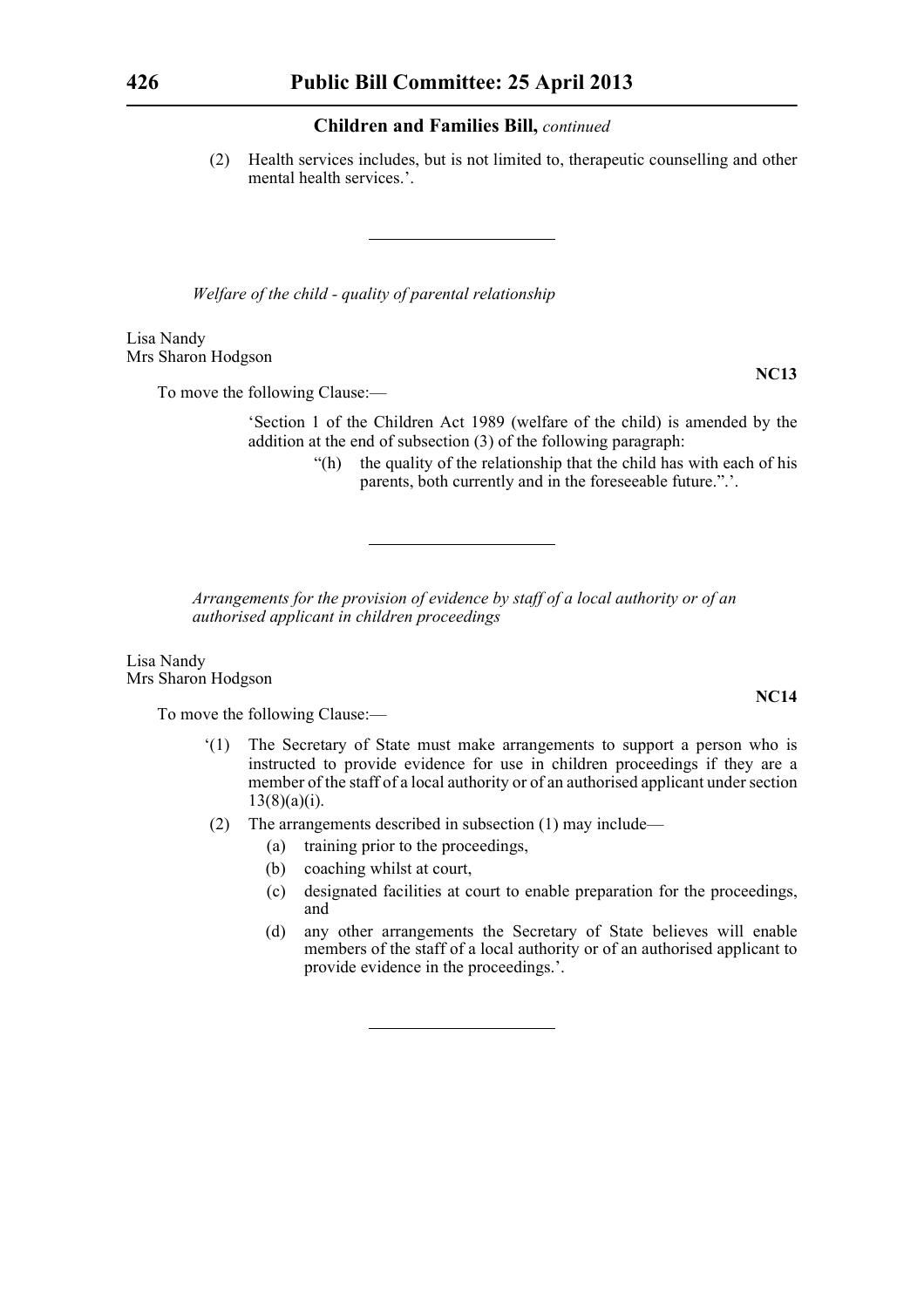*Duty to secure social care provision in accordance with EHC Plan*

#### Mr Robert Buckland

To move the following Clause:—

'( ) A local authority that maintains an EHC plan for a child or young person must secure the social care provision identified through an assessment under section 17 of the Children Act 1989 specified in the plan.'.

*Continuity of special educational provision when a child or young person moves residence*

Caroline Nokes

To move the following Clause:—

- '(1) This section applies where—
	- (a) a local authority (the "sending authority") maintains an education, health and care plan for a child or young person, and
	- (b) another local authority (the "receiving authority") is notified by the child's parent or the young person that they intend to move residence to the receiving authority's area.
- (2) Where the sending authority is notified by the child's parent or the young person that they intend to move residence it must provide the receiving authority with a copy of the education, health and care plan.
- (3) The receiving authority must—
	- (a) review the child or young person's education health and care plan having regard to the need for continuity of provision, and the outcomes specified in the plan; and
	- (b) provide the child's parent or the young person with such information as it considers appropriate.'.

*Information sharing about live births*

Mrs Sharon Hodgson Lisa Nandy

To move the following Clause:—

- '(1) NHS trusts should make arrangements to share with local authorities records of live births to parents resident in their area, to be used by the local authority for the purposes of identifying and contacting new families through children's centres and any other early years outreach services it may operate.
- (2) The Secretary of State must, within a period of six months of Royal Assent to this Act, bring forward regulations placing consequential requirements on trusts and

**NC18**

**NC16**

**NC17**

5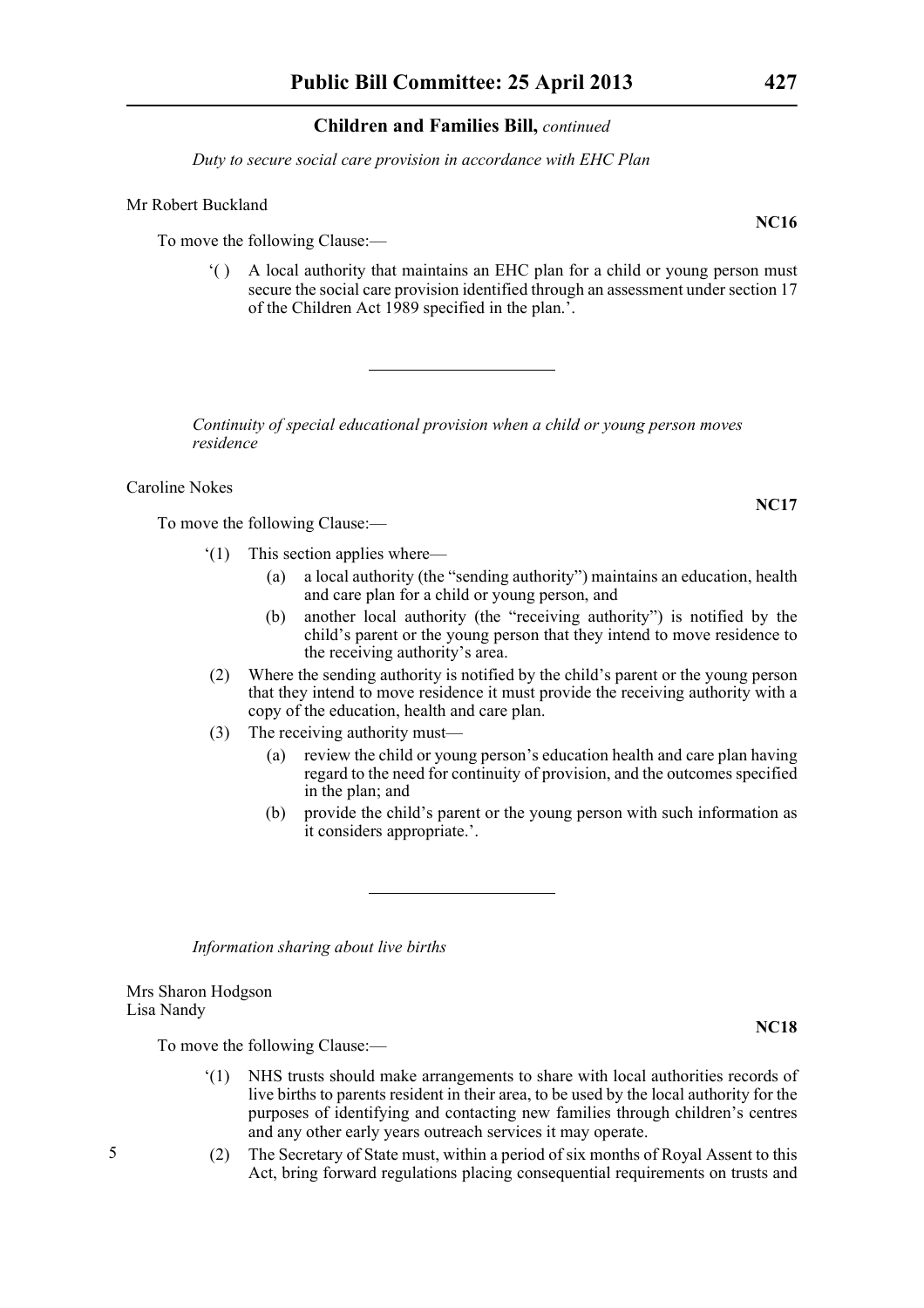local authorities in exercising their duty under subsection (1), including, but not limited to—

- (a) the format of arrangements made;
- (b) the safeguarding of information;
- (c) the circumstances in which it would not be appropriate for a trust to provide information to local authorities;
- (d) the regularity of data transfers;
- (e) timescales within which a local authority must contact new families made known to it; and
- (f) any further requirements the Secretary of State deems necessary.'.

As an Amendment to Mrs Sharon Hodgson's proposed New Clause *(Information sharing about live births)* (NC18):—

Andrea Leadsom Mr Frank Field Mr Robert Buckland

Line **16**, at end add—

**(a)**

- '(3) Local authorities must establish a pilot scheme to trial the registration of births within children's centres, and evaluate the effectiveness of the scheme to—
	- (a) identify and contact new families; and
	- (b) enable children's centres to reach more families, in particular those with children under the age of two, or who the local authority consider—
		- (i) hard to reach, or
		- (ii) vulnerable.'.

*Children and young people in mainstream schools with specified health conditions, without special educational needs*

Mrs Sharon Hodgson Lisa Nandy

To move the following Clause:—

- '(1) The governing body of a mainstream school has a duty to produce and implement a medical conditions policy that defines how it plans to support the needs of children with specified health conditions.
- (2) The medical conditions policy must include provision about—
	- (a) the means by which records of the specified health conditions of children at the school are to be recorded and maintained; and
	- (b) the preparation of an individual healthcare plan for each child with a specified health condition which sets out the needs of that child arising from that condition.
- (3) The medical conditions policy must include requirements relating to the provision of appropriate training for school staff to support the implementation of individual healthcare plans.
- (4) In preparing an individual healthcare plan the governing body must—

**NC19**

10

15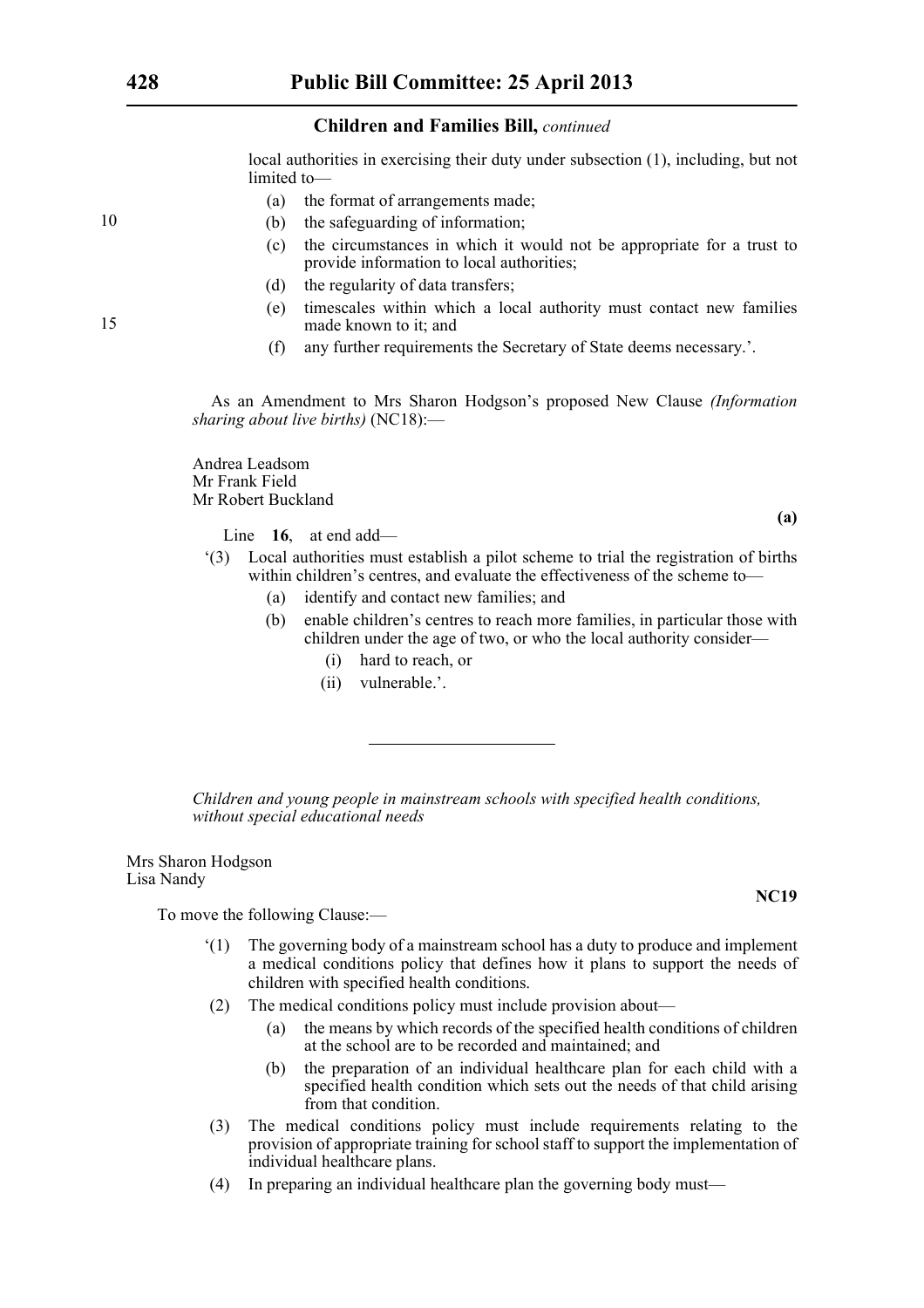- (a) consult the parents of the child concerned and, where appropriate, the child about the contents of the plan; and
- (b) there shall be a duty on NHS bodies to co-operate with the governing body in its preparation and implementation of individual healthcare plans.
- (5) Local authorities and clinical commissioning groups must co-operate with governing bodies in fulfilling their functions under this Act.
- (6) The Secretary of State may by regulations define 'specified health conditions' for the purposes of this section.
- (7) For the purposes of this section 'NHS bodies' has the same meaning as in the Health and Social Care Act 2012.'.

*Tribunal service: information on cases related to special educational needs*

Mrs Sharon Hodgson Lisa Nandy

To move the following Clause:—

- '(1) The Secretary of State must collect information on all cases related to special educational needs which are considered by the Tribunal Service, including—
	- (a) the local authority involved;
	- (b) the cost to the Tribunal Service;
	- (c) the amount spent by the local authority on fighting each case;
	- (d) the nature of each case; and
	- (e) the outcome of each case.
- (2) The Secretary of State must collate and publish information collected in the exercise of his functions under subsection (1) once a year.
- (3) The following bodies must make arrangements to provide such information to the Secretary of State as is necessary to enable him to perform his functions under this section—
	- (a) the Tribunal Service;
	- (b) local authorities.'.

*Early years area SEN co-ordinators*

Mrs Sharon Hodgson Lisa Nandy

To move the following Clause:—

'(1) Local authorities must appoint sufficient full-time equivalent members of staff (to be known as Early Years Area SEN Co-ordinators) to have responsibility for coordinating provision for children in Ofsted-registered early years settings other than maintained nursery schools.

**NC20**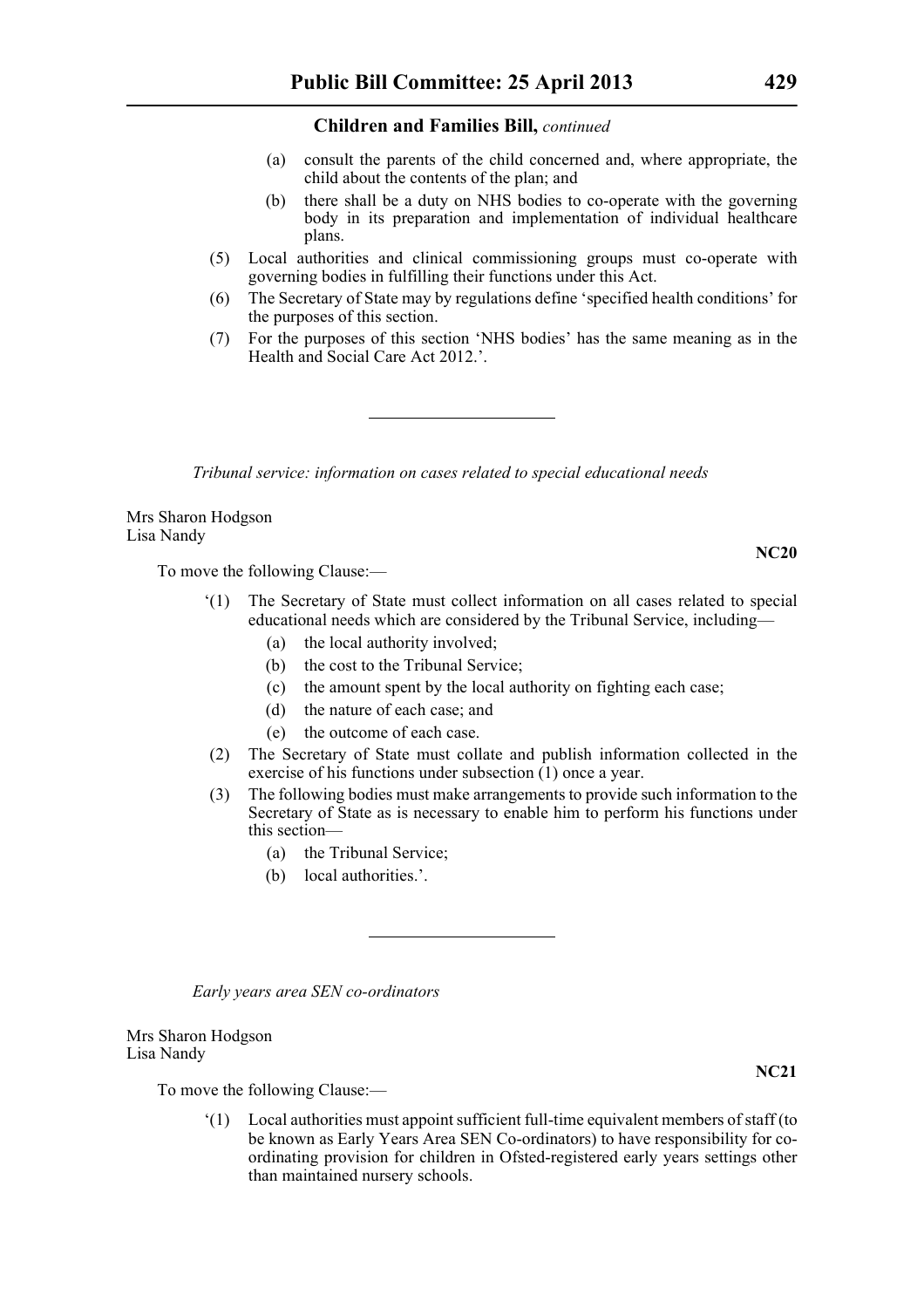- (2) In assessing sufficiency of staffing levels under subsection (1) the local authority must have regard to—
	- (a) the number of children with special educational needs in its area registered with early years settings to which subsection (1) applies;
	- (b) the number and geographical location of early years settings to which subsection (1) applies.
- (3) Regulations may provide for—
	- (a) further considerations to be made by local authorities in exercising their duties under subsection (1);
	- (b) the specific responsibilities of Early Years Area SEN Co-ordinators.
- (4) The Secretary of State shall publish guidance to local authorities to assist in exercising their functions under subsection (1).
- (5) Local authorities must publish information on the provision of Early Years Area SEN Co-ordinators as part of exercising their duties under section 30 of this Act (local offer for children and young people with special educational needs).'.

*Application of Part 3 to detained children and young people*

Mrs Sharon Hodgson Lisa Nandy

To move the following Clause:—

- '(1) This section applies to children and young people detained in custody in pursuance of—
	- (a) an order made by a court, or
	- (b) an order of recall made by the Secretary of State.
- (2) Where a child or young person under the age of 18 to whom subsection (1) applies has an EHC plan immediately prior to commencing his or her custodial sentence, the local authority responsible for that child or young person must determine which elements of provision described in the said plan may be delivered during that sentence.
- (3) Where a child or young person under the age of 18 to whom subsection (1) applies has an EHC plan immediately prior to commencing his or her custodial sentence—
	- (a) if that sentence is greater than 13 weeks in minimum length, the responsible local authority may cease the plan;
	- (b) if the sentence is not more than 13 weeks in minimum length, the responsible local authority may consider whether it would be advantageous to continue to deliver any parts of the child or young person's EHC plan during his or her detention.
- (4) In the course of their considerations under subsections (2) and (3), the responsible local authority must consult—
	- (a) the child or young person concerned, and their family;
	- (b) the institution in which the child or young person will be detained;
	- (c) any organisations delivering education or training within or on behalf of the institution in which the child or young person will be detained, and;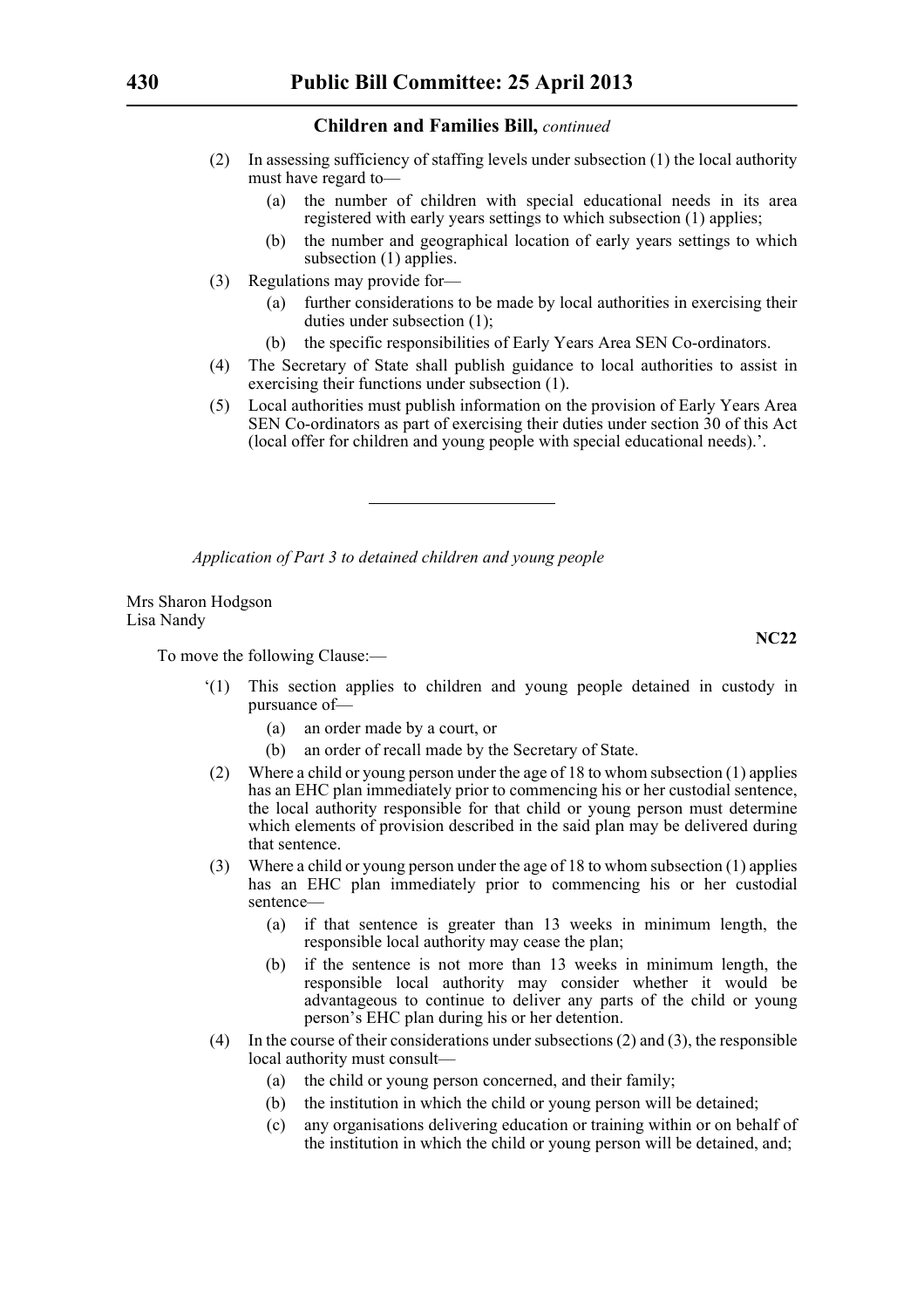- (d) any professionals or agencies other than the local authority which currently provide services under the terms of the child or young person's EHC plan.
- (5) In the course of their considerations under subsections (2) and (3), the responsible local authority must have regard to—
	- (a) the nature of the crime for which the child or young person has been detained;
	- (b) the age of the child or young person;
	- (c) the previous educational outcomes of the child or young person;
	- (d) the views of those consulted by virtue of subsection (4), and;
	- (e) the level and appropriateness of education or training delivered within or on behalf of the institution in which the child or young person will be detained.'.

*Inclusion within mainstream schools and post-16 institutions*

Mrs Sharon Hodgson Lisa Nandy

To move the following Clause:—

- '(1) This section applies where a child or young person with special educational needs attends a mainstream school or post-16 institution.
- (2) The relevant authority should use its best endeavours to ensure that—
	- (a) the child or young person is able to access mainstream courses and qualifications within that institution;
	- (b) all staff working at the school who may have contact with the child or young person are aware of the needs of that child or young person;
	- (c) all web-based content provided by it or on its behalf meets British Standard 8878:2010; and
	- (d) all students in attendance at the institution are able to play an active role in school life.
- (3) The relevant authority should produce and publish a document explaining how it meets its duties under this section.
- (4) The Secretary of State should, within one year of the commencement of this Act, produce guidance for schools and post-16 institutions to assist them in fulfilling their duties under this section.'.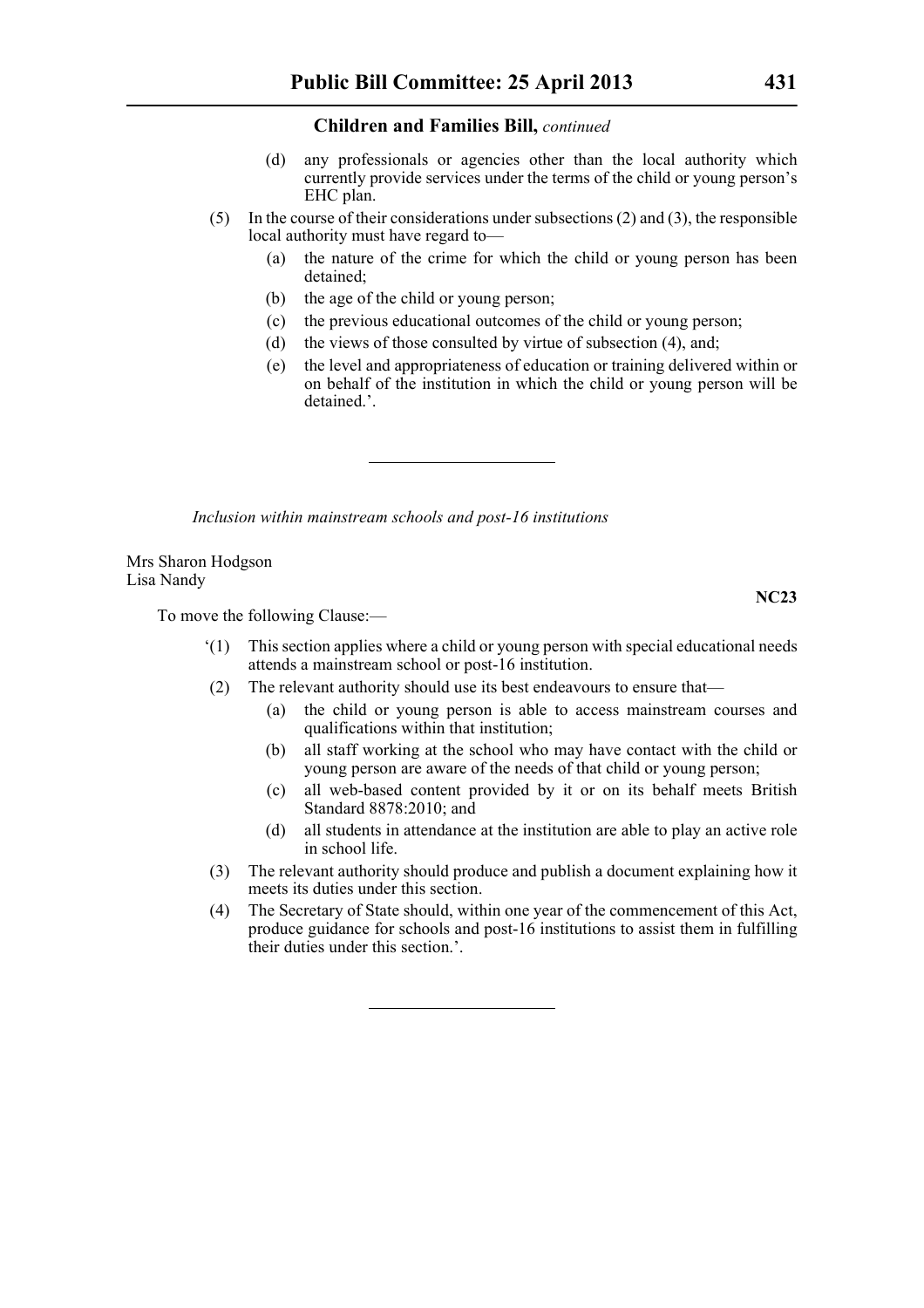*Inclusion: apprenticeships*

Mrs Sharon Hodgson Lisa Nandy

To move the following Clause:—

- '(1) The Apprenticeships, Skills, Children and Learning Act 2009 is amended as follows:
- (2) After section 12(2) insert new subsection—
	- "(2A) The requirements specified should not adversely affect the participation of young people with special educational needs or disabilities in apprenticeship schemes, if they are able to perform at the prescribed occupational standard required by the apprenticeship framework.".'.

*Children and young people temporarily unable to attend mainstream school*

Mrs Sharon Hodgson Lisa Nandy

To move the following Clause:—

- '(1) This section applies where a child or young person of compulsory school age is unable to attend school for a period of between one and twenty four months.
- (2) The local authority responsible for a child or young person for whom subsection (1) applies must ensure that appropriate educational provision is available and provided to the child or young person concerned, and that any identified health or social care needs are provided for.
- (3) Regulations may specify acceptable reasons for which subsection (1) may apply, including, but not limited to—
	- (a) the placement of the child or young person in a certain school under section 39 of this Act is the subject of dispute;
	- (b) the child or young person has been withdrawn from school while an EHC Plan is being prepared;
	- (c) the child or young person has been withdrawn from school as a result of a diagnosed medical condition;
	- (d) the child or young person has been withdrawn from school, whether by the school, their parents or themselves, as a result of bullying or fear of bullying;
	- (e) the child or young person has been withdrawn from school as a result of a diagnosed mental condition or temporary mental instability, including phobia or trauma.
- (4) In discharging their duties under this section, a local authority must—
	- (a) consult with the child or young person and their family;
	- (b) consult with the school at which the child or young person is currently enrolled, or was last enrolled at;
	- (c) consult with professionals from any other agency known to be in contact with the child or young person and their family in relation to the reason

**NC24**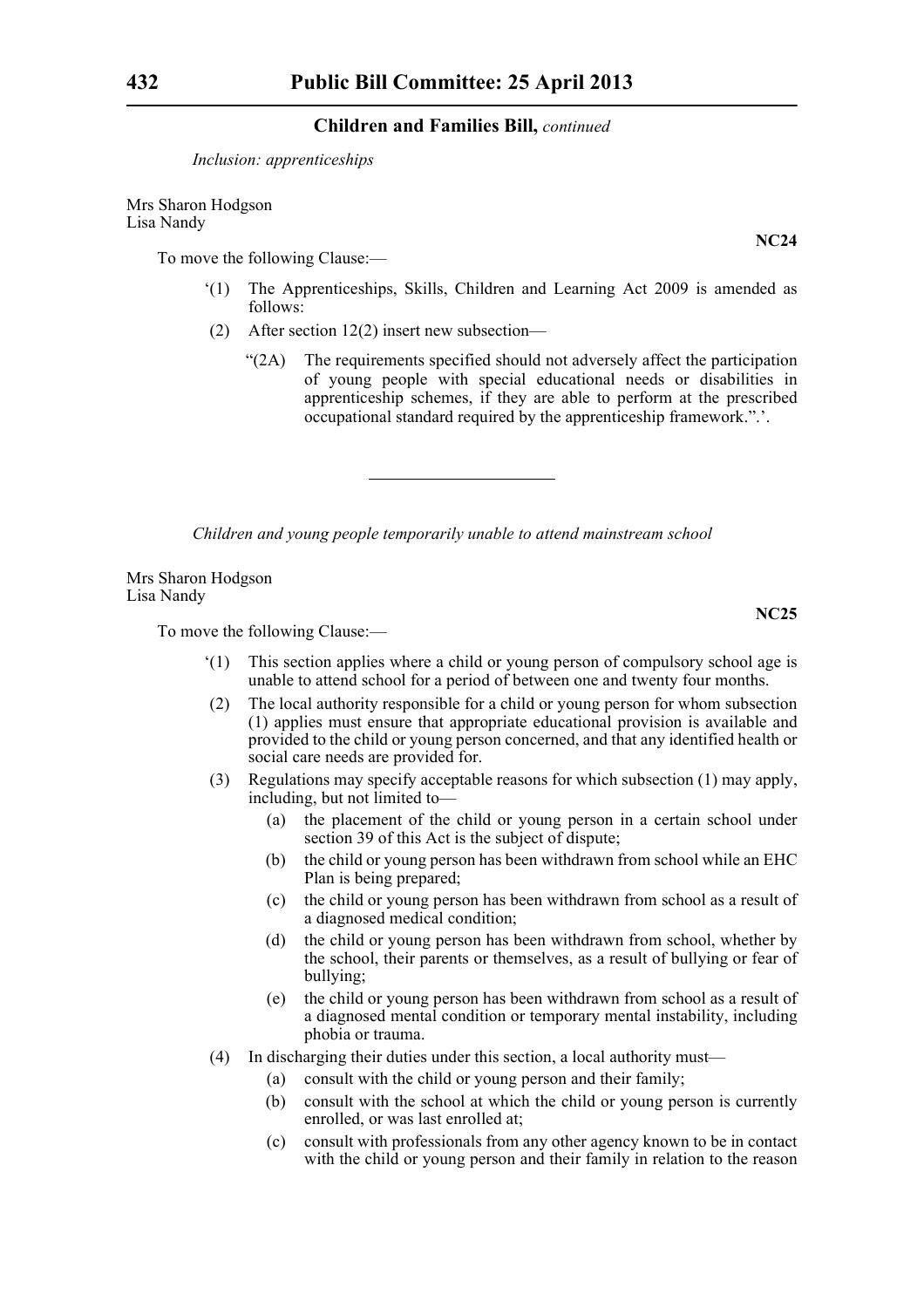for which the child or young person concerned has been withdrawn from school;

- (d) continue to monitor the development of the child or young person concerned;
- (e) have regard to the age and prior educational outcomes of the child or young person when determining provision, and
- (f) consider the suitability of internet-based educational provision.'.

*Reporting on implementation of Part 3*

Mrs Sharon Hodgson Lisa Nandy

To move the following Clause:—

'Within the period of one year beginning with the commencement of this Part, and every year thereafter, the Secretary of State must lay before Parliament a report about the effect of this Part.'.

*Access to therapeutic support*

#### Annette Brooke

To move the following Clause:—

- '(1) Where a child has been abused or harmed, or a child has been placed at risk of abuse or harm, the local authority or clinical commissioning group has a duty to provide health services, where appropriate.
- (2) In this section—
	- "health services" includes, but is not limited to, therapeutic counselling and other mental health services;

"local authority" has the meaning given by subsection 13(9);

"clinical commissioning group" has the meaning given by section 10 of the Health and Social Care Act 2012.'.

# **NC27**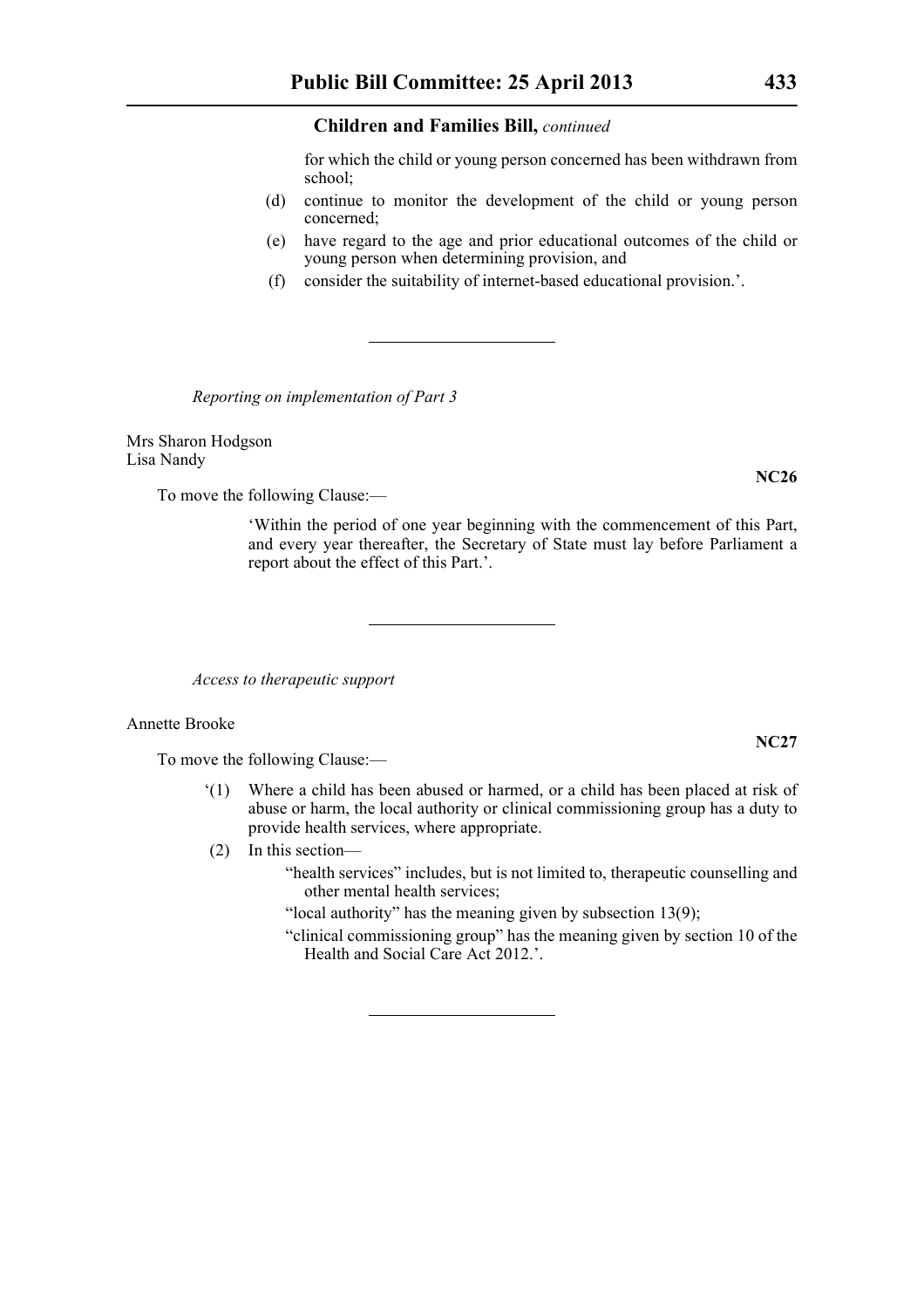*Duty to promote the mental health and emotional wellbeing of looked after children*

#### Annette Brooke

To move the following Clause:—

'In section 22 of the Children Act 1989 [General duty of local authority in relation to children looked after by them] after subsection (3A) insert the following new subsections—

- "(3B) The duty of a local authority under subsection  $(3)(a)$  to safeguard and promote the welfare of a child looked after by them includes in particular a duty to promote the child's mental health and emotional wellbeing.
- (3C) A local authority in England must appoint at least one person for the purposes of discharging the duties imposed by virtue of subsection (3B).
- (3D) A person appointed by a local authority under subsection (3C) must be an officer or the local authority, another local authority or a health body in England".'.

*Maintaining a register of sight impaired and severely sight impaired children and young people*

Annette Brooke

To move the following Clause:—

'A local authority in England must establish and maintain a register of sight impaired and severely sight impaired children and young people who are ordinarily resident in its area.'.

*Duty to assess and meet young carers' needs for care and support*

Mr Robert Buckland Annette Brooke Lucy Powell

To move the following Clause:—

- '(1) Where it appears to a local authority that a child within their area may provide or be about to provide care to an adult or a child who is disabled, the authority must—
	- (a) assess whether the child has needs for support relating to their caring role (or is likely to have such needs in the future), and
	- (b) if the child is found to have such needs, set out what those needs are (or are likely to be in the future).

**NC28**

**NC29**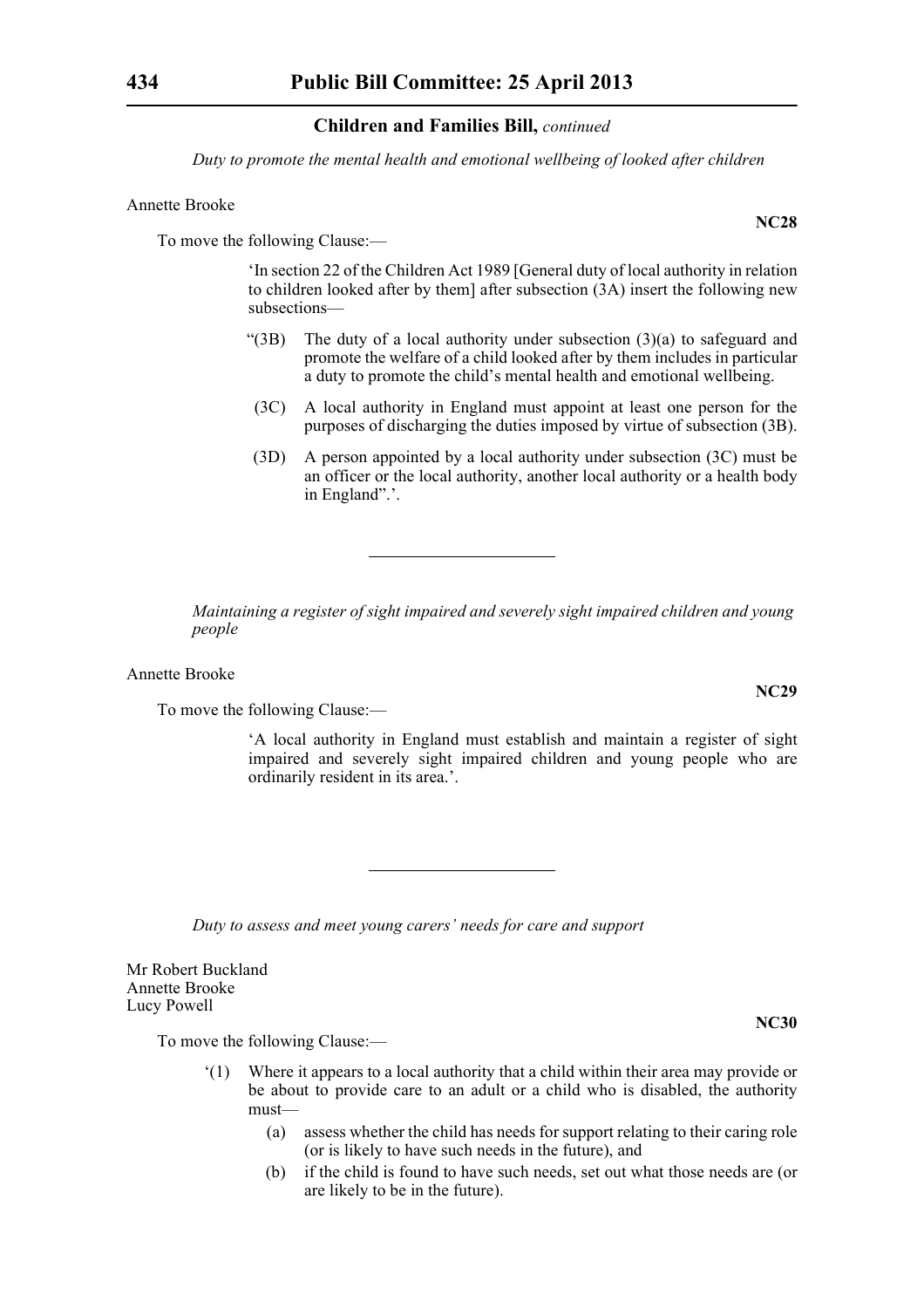- (2) Having carried out an assessment under subsection (1), a local authority must meet those needs for support which it considers to be necessary to meet in order to safeguard and promote the child's welfare.
- (3) Having carried out an assessment under subsection (1), a local authority must also consider whether the adult is or may be eligible for assessment under the Care and Support Act 2013, and if so must ensure such an assessment is carried out unless that adult objects.
- (4) Having carried out an assessment under subsection (1), a local authority must consider whether, in the case of a child who is caring for a disabled child, the child being cared for requires an assessment under the Children Act 1989 and if so shall carry out that assessment unless the person with parental responsibility for that child objects.
- (5) The Secretary of State shall issue guidance in relation to the duties set out above having consulted with persons whom the Secretary of State considers to be appropriate, the said guidance to be issued under section 7 of the Local Authority Social Services Act 1970.
- (6) Any service provided by an authority in the exercise of functions conferred on them under this section may be provided for the family or for any member of the child's family, and may include—
	- (a) services to the adult the child is providing care for to meet the adult's needs for care and support; and
	- (b) services to the adult to enhance their parenting capacity.

If such services are provided with a view to safeguarding and promoting the child's welfare.'.

*Inspection and review of local authorities in England*

#### Mr Robert Buckland

To move the following Clause:—

- '(1) Section 135 of the Education and Inspections Act 2006 is amended as follows.
- (2) After section  $135(1)(e)$ , insert—
	- "(ea) the functions conferred on the authority under Part 3 of the Children and Families Act 2013.".
- (3) After section 136(4), insert—
	- "(5) The Chief Inspector must inspect the performance by an authority in supporting children and young people with special educational needs.".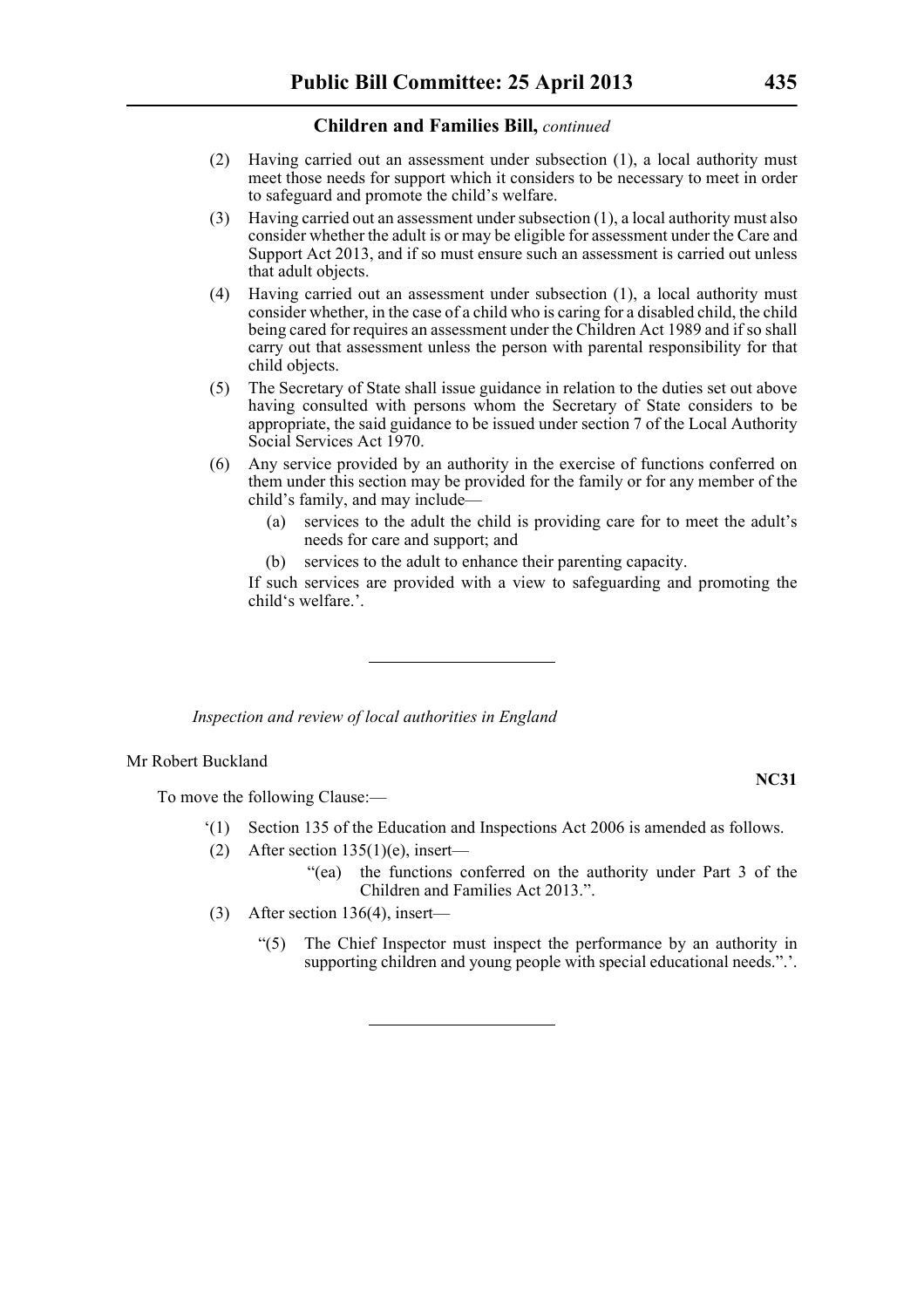*Registration of births within children's centres: pilot scheme*

Andrea Leadsom Mrs Sharon Hodgson Mr Frank Field

To move the following Clause:—

- '(1) The Secretary of State must, by regulations, establish a pilot scheme to trial the registration of births within children's centres.
- (2) The pilot scheme established under this section must name no less than six local authorities in which the registration of births within children's centres will be trialled.
- (3) The Secretary of State must make available funding for the pilot schemes established under this section.
- (4) Pilot schemes established under this section should—
	- (a) last not less than 12 months and not more than 24; and
	- (b) be evaluated by an independent body.
- (5) The independent body evaluating the pilot schemes in accordance with paragraph (4)(b) must present a report to the Secretary of State within three months of their conclusion, assessing the effectiveness of the pilot schemes against criteria including—
	- (a) cost effectiveness;
	- (b) the levels of engagement with children's centres by new parents;
	- (c) an analysis of the changes in relationship between the children's centres and families; and
	- (d) the change in health and developmental indicators within their catchment areas.
- (6) Regulations under this section—
	- (a) shall be made by statutory instrument, and
	- (b) may not be made unless a draft has been laid before and approved by resolution of each House of Parliament.
- (7) Before regulations under subsection (6) are laid before Parliament the Secretary of State must consult—
	- (a) local authorities and directors of children's services;
	- (b) organisations other than local authorities involved in the management of children's centres;
	- (c) the Department for Health and health agencies, and
	- (d) any other person or organisation he may deem appropriate.
- (8) In this section "children's centre" has the meaning given by section 5A(4) (Arrangements for provision of children's centres) of the Childcare Act 2006.'.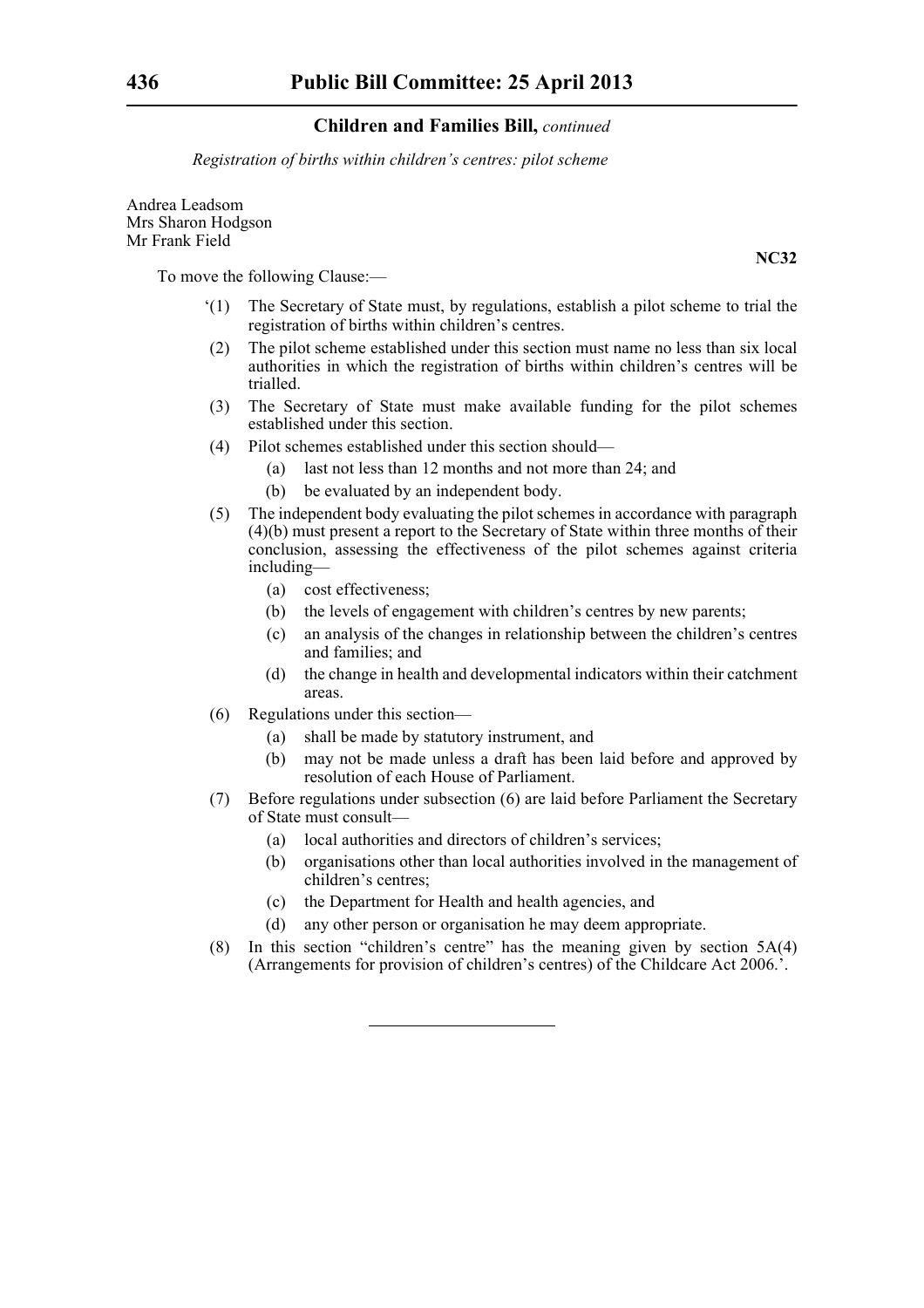*Registration of births to take place only at children's centres*

Andrea Leadsom Mrs Sharon Hodgson Mr Robert Buckland

To move the following Clause:—

- '(1) The Births and Deaths Registration Act 1953 is amended as follows.
- (2) After section 14A (re-registration after declaration of parentage) insert—

#### **"14B Registration of births to take place only at children's centres**

Information relating to the birth of every child born in England required to be given under this Part, and any duty under this Part to sign the register of births, may be given or fulfilled only at a children's centre, as defined in section 5A of the Childcare Act 2006 (arrangements for provision of children's centres).".'.

*Report of inspections of home-based child care settings*

Andrea Leadsom Mrs Sharon Hodgson

To move the following Clause:—

'In section 50 of the Childcare Act 2006 (report of inspections) in subsection (1) after paragraph (c) insert—

"(ca) how well home-based child care setting meet the attachment needs of children under two,".'.

*Inclusive and accessible education, health and social care provision*

Mr Robert Buckland

To move the following Clause:—

'In exercising a function under Part 3 of this Act, a local authority and NHS bodies in England must promote and secure inclusive and accessible education, health and social care provision to support children, young people and their families.'.

**NC33**

**NC36**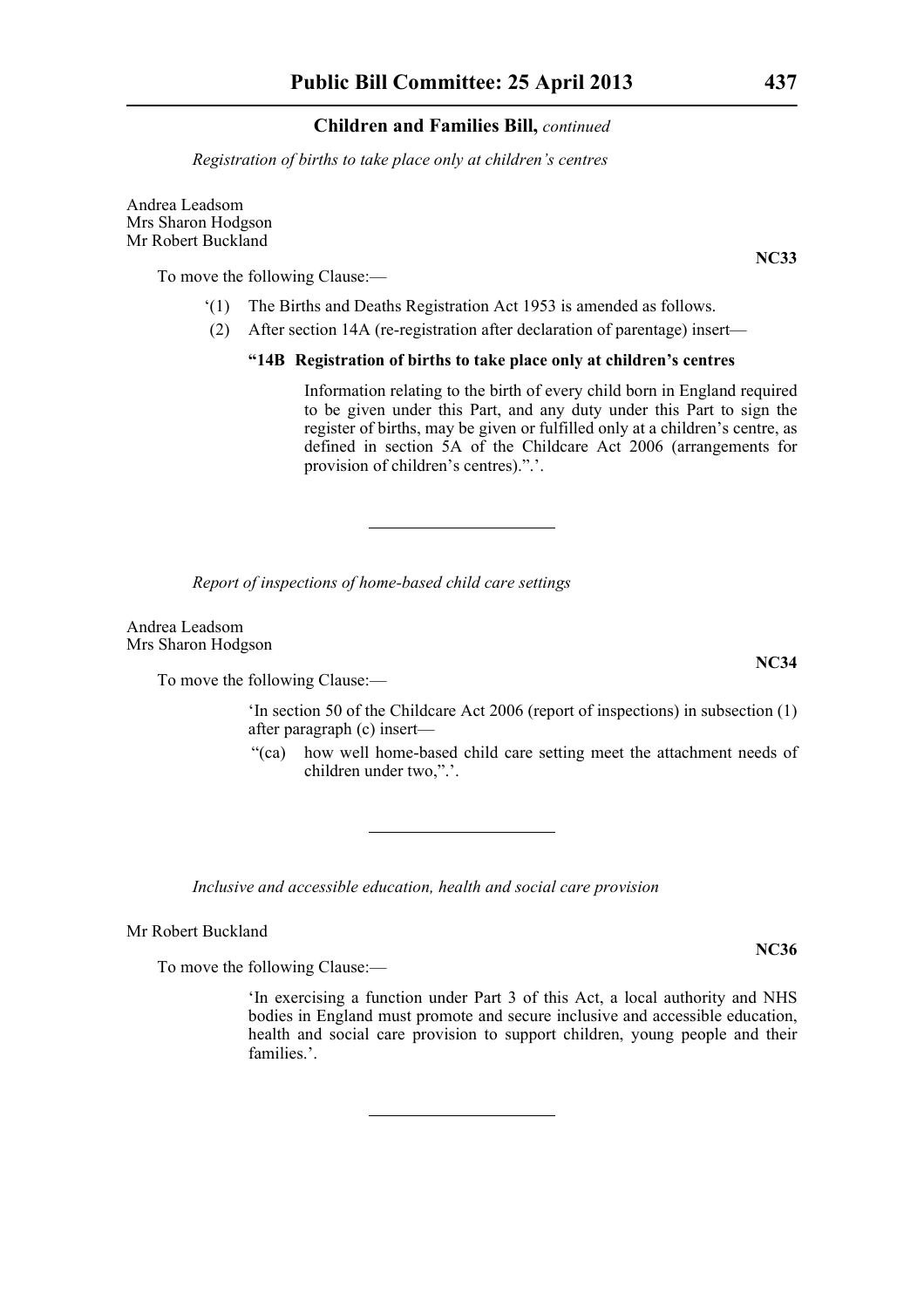*Constraints on Children's Commissioner*

#### Mr Steve Reed

To move the following Clause:—

'In Schedule 1 to the Children Act 2004, in paragraph 1 (status) after subparagraph (2) insert—

- "(3) The Minister shall have due regard to the desirability of ensuring that the Children's Commissioner is under as few constraints as reasonably possible in determining—
	- (a) the Commissioner's activities,
	- (b) the Commissioners's timetables, and
	- (c) the Commissioner's priorities.".'.

*Staff to child ratios: Ofsted-registered childminder settings*

Mrs Sharon Hodgson Lisa Nandy Lucy Powell

To move the following Clause:—

- '(1) This section applies to Ofsted-registered childminder settings.
- (2) The ratio of staff to children under the age of eight must be no less than one to six, where—
	- (a) a maximum of three children may be young children;
	- (b) a maximum of one child is under the age of one.
- (3) Any care provided by childminders for older children must not adversely affect the care of children receiving early years provision.
- (4) If a childminder can demonstrate to parents, carers and inspectors, that the individual needs of all the children are being met, then in addition to the ratio set out in subsection (2), they may also care for—
	- (a) babies who are siblings of the children referred to in subsection (2), or
	- (b) their own baby.
- (5) If children aged between four and five years only attend the childminding setting outside of normal school hours or the normal school term time, they may be cared for at the same time as three other young children, provided that at no time does the ratio of staff to children under the age of eight exceed one to six.
- (6) If a childminder employs an assistant or works with another childminder, each childminder or assistant may care for the number of children permitted by the ratios specified in subsections (2), (4) and (5).
- (7) Children may only be left in the sole care of a childminder's assistant for two hours in a single day.
- (8) Childminders must obtain the permission of a child's parents or carers before that child can be left in the sole care of a childminder's assistant.
- (9) The ratios in subsections (2), (4) and (5) apply to childminders providing overnight care, provided that the children are continuously monitored, which may be through the use of electronic equipment.

**NC37**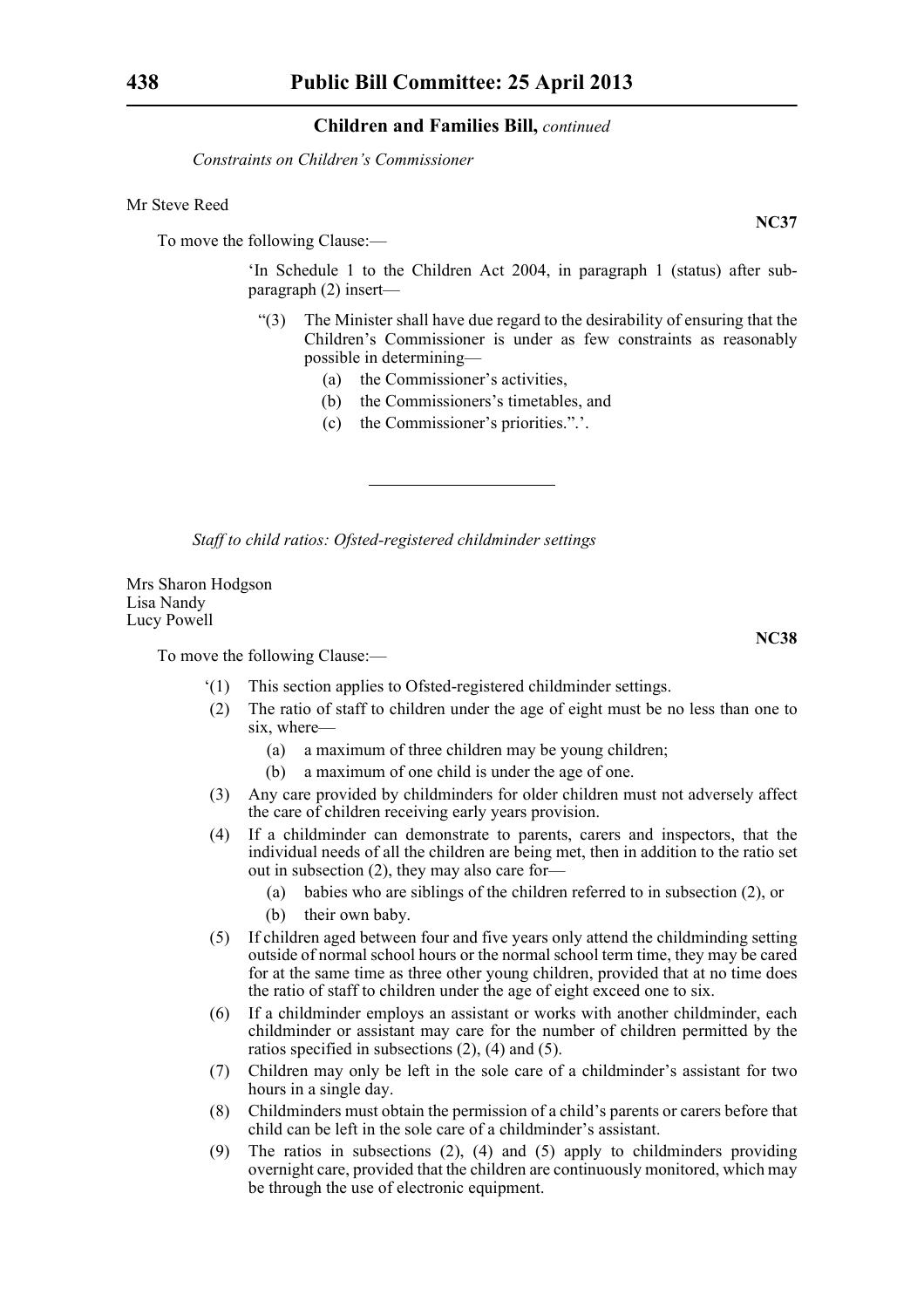- (10) For the purposes of this section a child is—
	- (a) a "young child" up until 1 September following his or her fifth birthday.
	- (b) an "older child" after the 1 September following his or her fifth birthday.'.

*Staff to child ratios: Ofsted-registered non-domestic childminder*

Mrs Sharon Hodgson Lisa Nandy Lucy Powell

To move the following Clause:—

- '(1) This section applies to Ofsted-registered, non-domestic childcare settings.
- (2) For children aged under two—
	- (a) the ratio of staff to children must be no less than one to three;
	- (b) at least one member of staff must hold a full and relevant level 3 qualification, and must be suitably experienced in working with children under two;
	- (c) at least half of all other members of staff must hold a full and relevant level 2 qualification;
	- (d) at least half of all members of staff must have received training in care for babies; and
	- (e) where there is a dedicated area solely for children under two years old, the member of staff in charge of that area must, in the judgement of their employer, have suitable experience of working with children under two years old.
- (3) For children between the ages of two and three—
	- (a) the ratio of staff to children must be no less than one to four;
	- (b) at least one member of staff must hold a full and relevant level 3 qualification; and
	- (c) at least half of all other members of staff must hold a full and relevant level 2 qualification.
- (4) Where there is registered early years provision, which operates between 8 am and 4 pm, and a member of staff with Qualified Teacher Status, Early Years Professional Status or other full and relevant level 6 qualification is working directly with the children, for children aged three and over—
	- (a) the ratio of staff to children must be no less than one to 13; and
	- (b) at least one other member of staff must hold a full and relevant level 3 qualification.
- (5) Where there is registered early years provision, which operates outside the hours of 8 am and 4 pm, and between the hours of 8 am and  $\overline{4}$  pm where a member of staff with Qualified Teacher Status, Early Years Professional Status or other full and relevant level 6 qualification is not working directly with the children, for children aged three and over—
	- (a) the ratio of staff to children must be no less than one to eight;
	- (b) at least one member of staff must hold a full and relevant level 3 qualification; and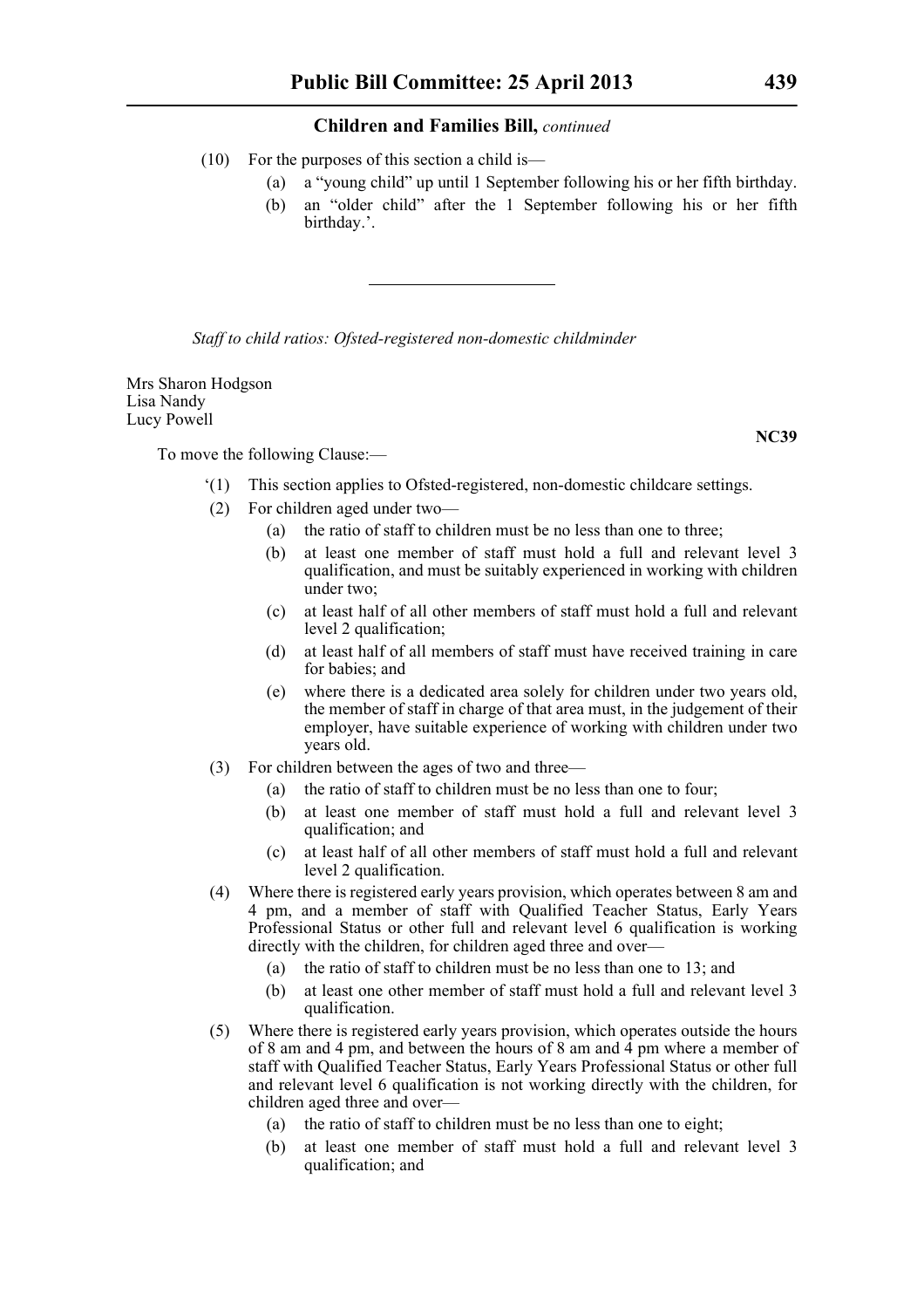- (c) at least half of all other staff must hold a full and relevant level 2 qualification.
- (6) In independent schools where—
	- (a) a member of staff with Qualified Teacher Status, Early Years Professional Status or other full and relevant level 6 qualification;
	- (b) an instructor; or
	- (c) a suitably qualified overseas-trained teacher is working directly with the children, for children aged three and over—
		- (i) for classes where the majority of children will reach the age of five or older within the school year, the ratio of staff to children must be no less than one to 30;
		- (ii) for all other classes the ratio of staff to children must be no less than one to 13; and
		- (iii) at least one other member of staff must hold a full and relevant level 3 qualification.
- (7) In independent schools where there is—
	- (a) no member of staff with Qualified Teacher Status, Early Years Professional Status or other full and relevant level 6 qualification;
	- (b) no instructor; or
	- (c) no suitably qualified overseas-trained teacher, working directly with the children, for children aged three and over—
		- (i) the ratio of staff to children must be no less than one to eight;
		- (ii) at least one member of staff must hold a full and relevant level 3 qualification; and
		- (iii) at least half of all other members of staff must hold a full and relevant level 2 qualification.
- (8) In maintained nursery schools and nursery classes in maintained schools (except reception classes)—
	- (a) the ratio of staff to children must be no less than one to 13;
	- (b) at least one member of staff must be a school teacher as defined by subsection 122(3) [Power to prescribe pay and conditions] of the Education Act 2002 and Schedule 2 to the Education (School Teachers' Qualifications) (England) Regulations 2003; and
	- (c) at least one other member of staff must hold a full and relevant level 3 qualification.
- (9) The Secretary of State may make provision in statutory guidance to—
	- (a) define qualifications as "full and relevant"; and
	- (b) define "suitable experience" for those working with children under two.
- (10) If HM Chief Inspector of Education is concerned about the quality of provision or the safety and well-being of children in a setting he may impose different ratios.'.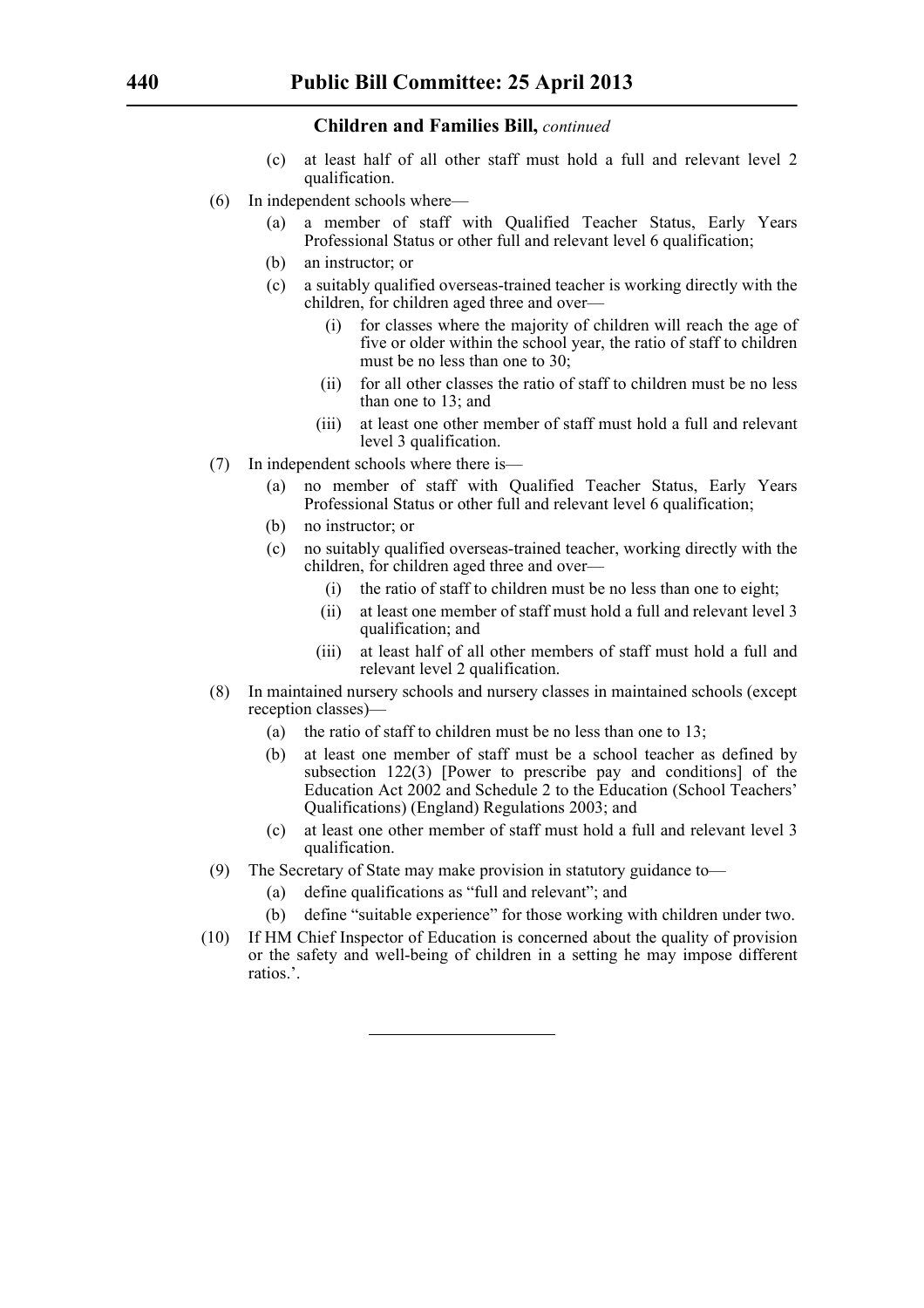*Information on children's centres*

Mrs Sharon Hodgson Lisa Nandy

To move the following Clause:—

- '(1) The Secretary of State must compile and publish information on children's centres in England every three months, including—
	- (a) the number of registered children's centres in each local authority area;
	- (b) the annual budget of each children's centre in each local authority area;
	- (c) the total weekly opening hours of each centre in each local authority area;
	- (d) any changes in the figures for (a), (b) or (c) since the same period in the preceding year; and
	- (e) any other information he deems useful to compile and publish.
- (2) Local authorities are obliged to provide information requested by the Secretary of State in pursuance of his duties under subsection (1), in a format specified by him.
- (3) The Secretary of State must publish information in an accessible format, not later than three months after the information has been provided by the local authorities.
- (4) The Secretary of State may charge a prescribed fee for providing information compiled under this section in paper form.
- (5) The level of fee charged under subsection (5) must not exceed the cost of production and supply.
- (6) In this section "Children's Centre" has the meaning given by section 5A(4) [Arrangements for provision of children's centres] of the Childcare Act 2006.'.

*Duty to ensure sufficient support*

Mrs Sharon Hodgson Lisa Nandy

To move the following Clause:—

- '(1) It shall be the general duty of every local authority to take steps to ensure that, so far as reasonably practicable, a range and level of services are provided sufficient to improve the wellbeing of young carers who are ordinarily resident in their area.
- (2) The reference in subsection (1) to services may include those provided by institutions referred to elsewhere in this Act, as well as to those provided on a regular basis by charitable and voluntary organisations.
- (3) In discharging its duty under subsection (1), a local authority must have regard to—
	- (a) data gathered by other agencies in exercising their duties under sections [*Health bodies: duties with respect to young carers*], [*Schools: duties with respect to young carers*] and [*Further and higher education institutions: duties with respect to student carers*];
	- (b) any guidance given from time to time by the Secretary of State.'.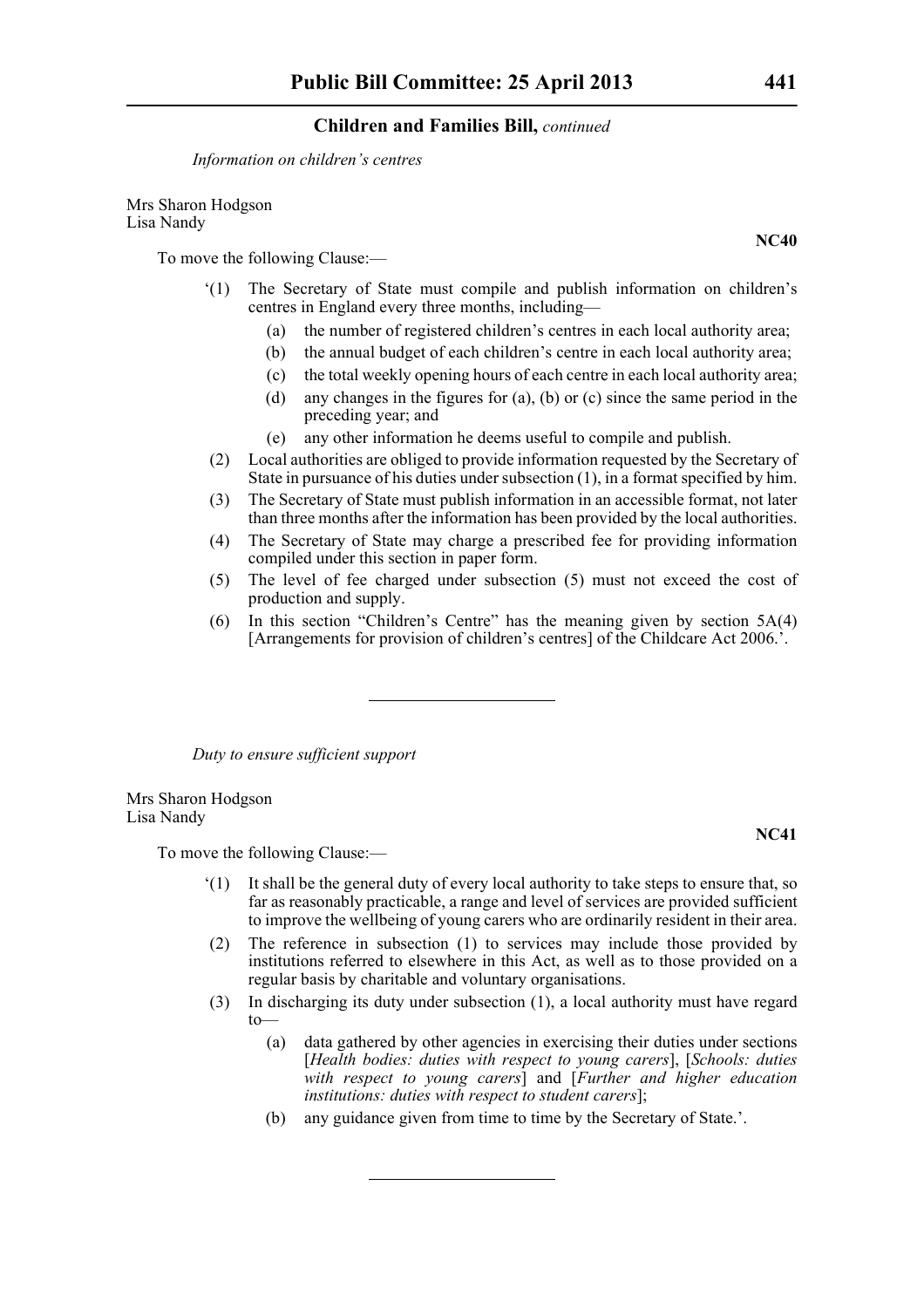*Duty to assess social care provision for young carers*

Mrs Sharon Hodgson Lisa Nandy

To move the following Clause:—

- '(1) In determining for the purposes of section [*Duty to ensure sufficient support*] whether the provision of social care support is sufficient to meet the needs of young carers, a local authority must—
	- (a) undertake an assessment of social care needs of disabled people and young carers in their area;
	- (b) undertake an assessment of the sufficiency of the supply of social care services for disabled people and young carers in their area;
	- (c) publish a strategy setting out the steps to ensuring sufficiency of supply of social care services for disabled people and young carers in their area; and
	- (d) have regard to any guidance given from time to time by the Secretary of State.
- (2) In relation to paragraphs (1)(a) and (b), the Secretary of State may by regulations define the assessments of social care needs and sufficiency of supply of social care services.'.

*Health bodies: duties with respect to young carers*

Mrs Sharon Hodgson Lisa Nandy

To move the following Clause:—

- '(1) In exercising their general functions health bodies must—
	- (a) promote and safeguard the well-being of young carers;
	- (b) ensure that effective procedures exist to identify patients who are or are about to become carers;
	- (c) ensure that effective procedures exist to identify patients who it may be reasonably assumed may be receiving care from a child or young person for whom they are responsible;
	- (d) ensure that appropriate systems exist to ensure that carers receive appropriate information and advice; and
	- (e) ensure that systems are in place to ensure that the relevant general medical services are rendered to their patients who are young carers, or to the young carers of their patients.
- (2) In relation to paragraphs  $(1)(b)$ , (c) and (d), the Secretary of State may by regulations further provide for the strategies to be developed.'.

**NC42**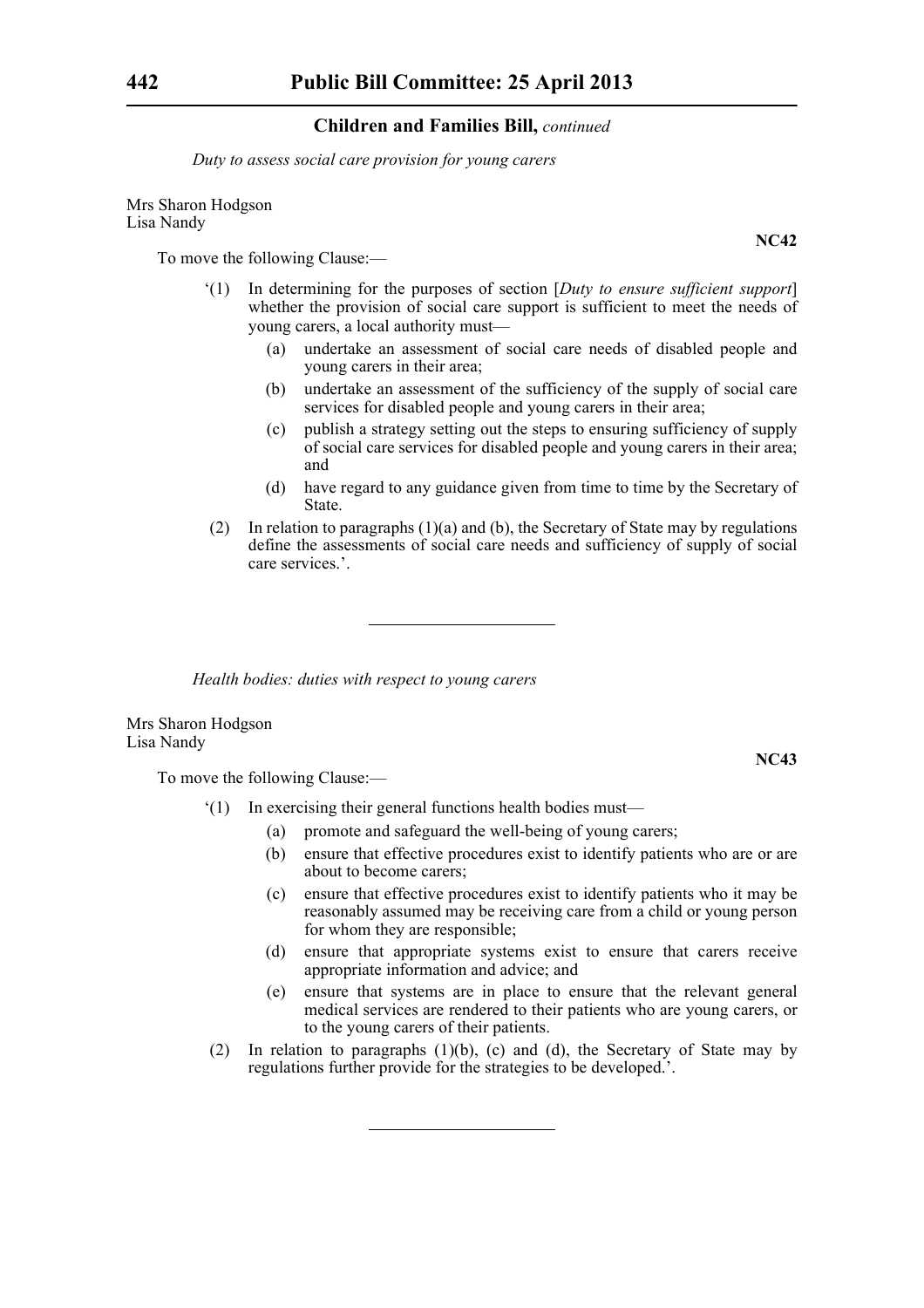*Schools: duties with respect to young carers*

#### Mrs Sharon Hodgson Lisa Nandy

To move the following Clause:—

- '(1) The appropriate authorities of schools must ensure that, within 12 months of the passing of this Act, they take all reasonable steps to ensure that there is in place a policy which—
	- (a) identifies young carers within the school; and
	- (b) makes arrangements for the provision within school of appropriate support to promote the well-being and improve the educational attainment of pupils who are young carers.
- (2) In discharging its duty under subsection (1), where appropriate the authority must—
	- (a) consult with the family of the child or young person identified, or the young person themselves;
	- (b) involve the local authority in which the identified pupil is ordinarily resident;
	- (c) refer the identified pupil to additional services outside the school;
	- (d) have regard to any guidance given from time to time by the Secretary of State.
- (3) The "appropriate authority" for a school is—
	- (a) in the case of a maintained school, the governing body;
	- (b) in the case of an Academy, the proprietor;
	- (c) in the case of a pupil referral unit, the management committee.'.

*Further and higher educational institutions: duties with respect to student carers*

Mrs Sharon Hodgson Lisa Nandy

To move the following Clause:—

- '(1) The responsible body of an institution to which this section applies must, within 12 months of the passing of this Act, identify or make arrangements to identify student carers and have a policy in place on promoting the well-being of student carers.
- (2) This section applies to—
	- (a) a university;
	- (b) any other institution within the higher education sector;
	- (c) an institution within the further education sector.
- (3) A responsible body is—
	- (a) in the case of an institution in paragraphs  $(2)(a)$  or (b), the governing body;
	- (b) in the case of a college of further education under the management of a board of management, the board of management;

**NC45**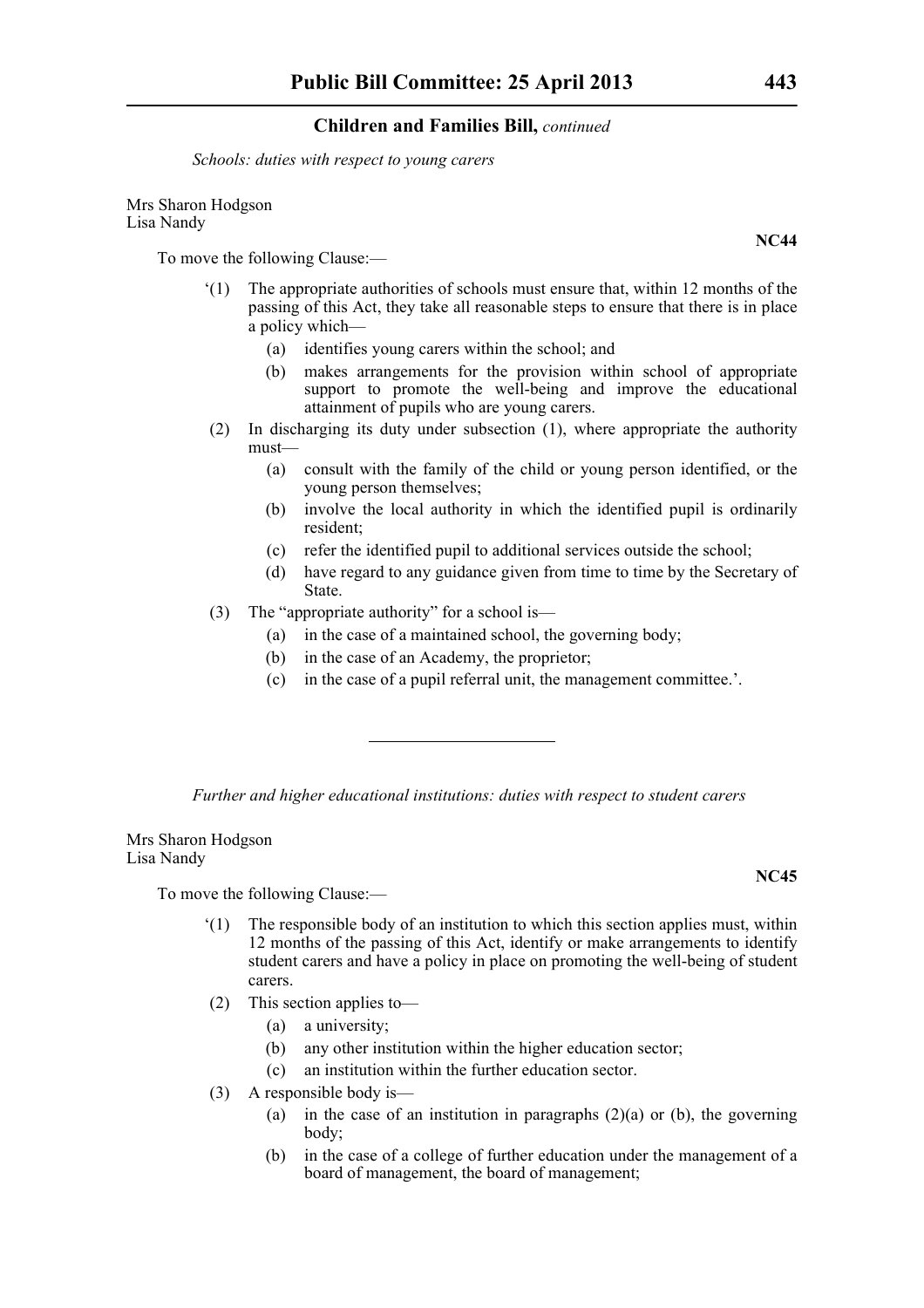- (c) in the case of any other college of further education, any board of governors of the college or any person responsible for the management of the college, whether or not formally constituted as a governing body or board of governors.
- (4) In discharging its duty under subsection (1), where appropriate the authority must—
	- (a) consult with the family of the child or young person identified, or the young person themselves;
	- (b) involve the local authority in which the identified pupil is ordinarily resident;
	- (c) refer the identified student to additional services outside of the institution; and
	- (d) have regard to any guidance given from time to time by the Secretary of State.'.

*Interpretation*

Mrs Sharon Hodgson Lisa Nandy

**NC46**

To move the following Clause:—

'In this Part—

- "carer" has the same meaning as in section 1 of the Carers (Recognition and Services) Act 1995;
- "young carer" means a person under 18 years of age who carries out caring tasks and assumes a level of responsibility for another person which would normally be carried out by an adult;
- "student carer" means a person enrolled with an institution in the further or higher education sector who carries out caring tasks and assumes a level of responsibility for another person with a disability;
- "well-being" means the state of young carers so far as relating to—
	- (a) physical and mental health and emotional well-being;
		- (b) control by them over their day-to-day lives;
		- (c) participation in education, training or recreation;
		- (d) social and economic well-being;
		- (e) domestic, family and personal relationships;
		- (f) the contribution made by them to society.
- "children's services" means services that could be provided under section 17(1) of the Children Act 1989;
- "community care services" has the same meaning as in section 46(3) of the National Health Service and Community Care Act 1990;
- "disability" has the same meaning as in section 6 of the Equality Act 2010;
- "general medical services" has the same meaning as in the National Health Service Act 2006;
- "health bodies" includes—
	- (a) "Clinical Commissioning Groups", which has the same meaning as in section 1I of the National Health Service Act 2006;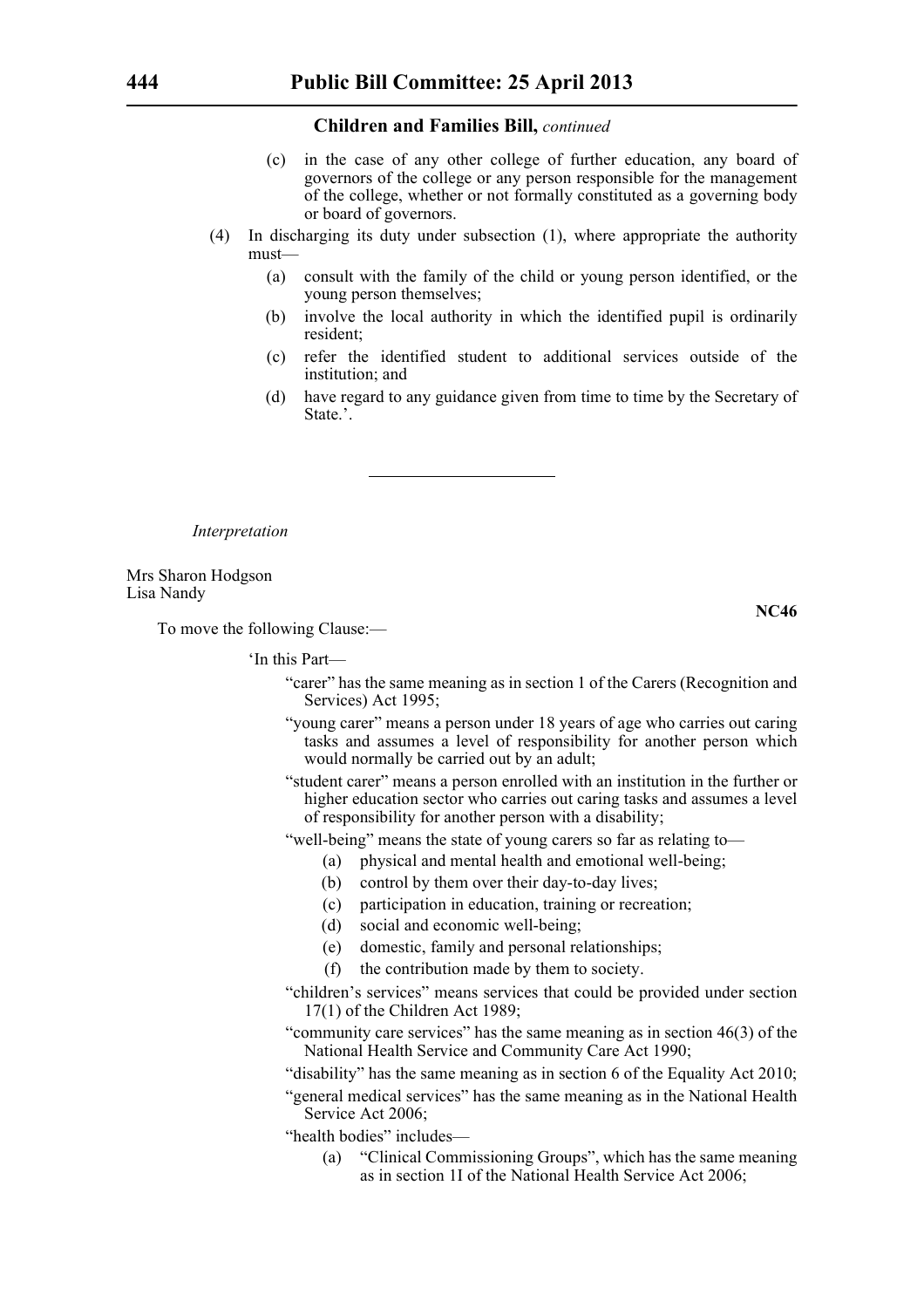- (b) "Foundation Trusts", which has the same meaning as in section 30 of the National Health Service Act 2006;
- (c) "NHS Trusts", which have the same meaning as in section 25 of the National Health Service Act 2006; and
- (d) "the NHS Commissioning Board", which has the same meaning as in section 1H of the National Health Service Act 2006;
- "higher education" and "further education" have the same meanings as in section 94 of the Equality Act 2010;
- "local authority" means a county council, district council, London borough council, the Greater London Authority or the Common Council of the City of London;
- "social care services" means any support that could be provided by a local authority in discharge of its functions under the Local Authority Social Services Act 1970 or pursuant to its powers under section 2 of the Local Government Act 2000.'.

*Teachers*

Mr Graham Allen Bill Esterson

To move the following Clause:—

- '(1) This section imposes duties on the appropriate authorities of the following schools in England—
	- (a) mainstream schools;
	- (b) maintained nursery schools.
- (2) The appropriate authority must ensure all new teachers have undertaken in their initial teacher training a mandatory module on special educational needs, including dyslexia.
- (3) The "appropriate authority" for a school is—
	- (a) in the case of a maintained school or maintained nursery school, the governing body;
	- (b) in the case of an Academy, the proprietor.'.

*Remit of the Children's Commissioner for Wales*

Lisa Nandy Mrs Sharon Hodgson

To move the following Clause:—

'In section 72B of the Care Standards Act 2000, after subsection (1)(b), add—

**NC47**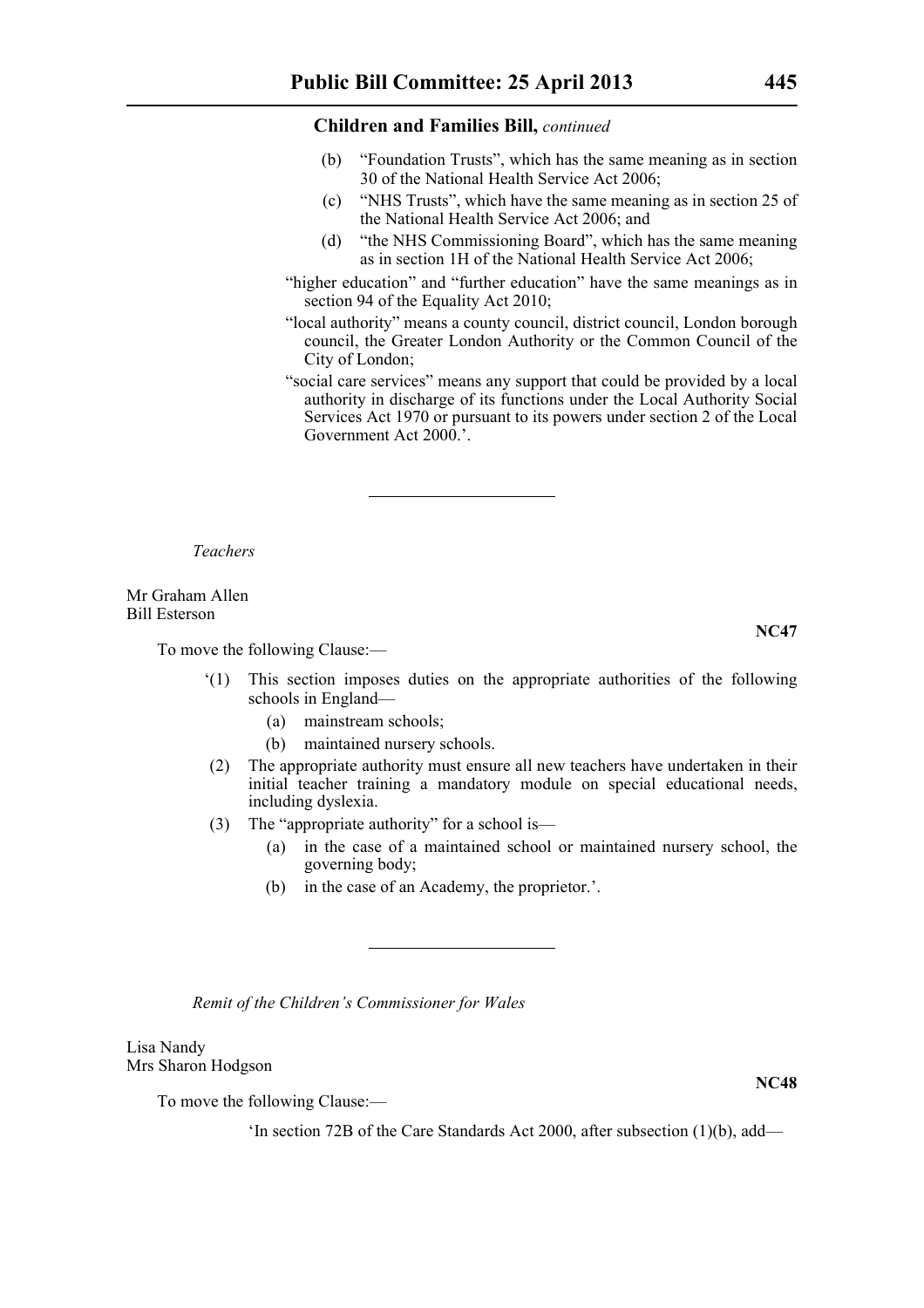"(c) the exercise or proposed exercise in relation to Wales of any function of a UK Government Minister.".'.

*Inclusion of children in equality impact assessments*

#### Lisa Nandy Mrs Sharon Hodgson

To move the following Clause:—

'Section 149 of the Equality Act 2010 (Public sector equality duty) is amended as follows—

- "(1) In subsection (7) after "age" add ",with particular regard to children under the age of 18."
- (2) After subsection (9) add—
	- $"(10)$  The public sector equality duty set out in this section as it relates to children shall apply in the formulation and implementation of policy and in the formulation, promotion and implementation of legislation.".'.

*Right to return to the same job after shared parental leave* 

Lisa Nandy Mrs Sharon Hodgson

To move the following Clause:—

- '(1) An employee who returns to work after any period of—
	- (a) ordinary maternity leave;
	- (b) ordinary adoption leave;
	- (c) paternity leave;
	- (d) shared parental leave of 26 weeks or less; or
	- (e) parental leave of four weeks or less, which was a period of isolated leave, or a consecutive period of any statutory leave of 26 weeks or less is entitled to return from leave to the job in which the employee was employed before the employee's absence.
- (2) An employee who returns to work after any period of—
	- (a) additional maternity leave;
	- (b) additional adoption leave;
	- (c) parental leave of more than four weeks; or
	- (d) a consecutive period of any statutory leave of more than 26 weeks

is entitled to return from leave to the job in which the employee was employed before the employee's absence, or, if it is not reasonably practicable for the employer to permit the employee to return to that job, to another job which is both

**NC49**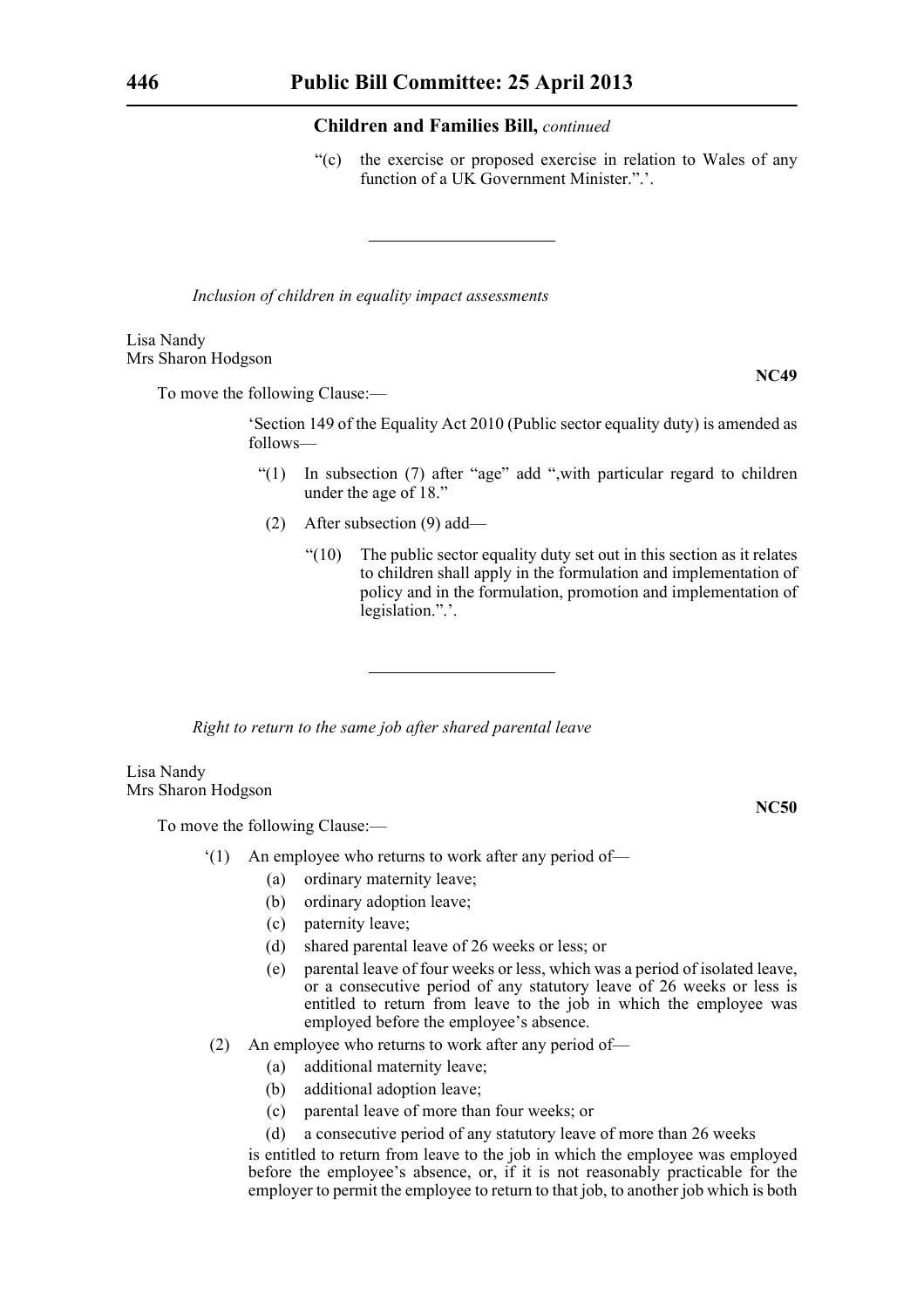suitable for the employee and appropriate for the employee to do in the circumstances.

- (3) The reference in subsections (1) and (2) to the job in which an employee was employed before the employee's absence is a reference to the job in which the employee was employed—
	- (a) if the employee's return is from an isolated period of statutory leave, immediately before that period began,
	- (b) if the employee's return is from consecutive periods of statutory leave, immediately before the first such period.'.

*Extension of other statutory rights to leave and pay*

#### Lucy Powell

To move the following Clause:—

- '(1) In section 80A of the Employment Rights Act 1996 (Entitlement to ordinary paternity leave: birth) subsection (1)(b) is repealed.
- (2) Section 171ZA of the Social Security Contributions and Benefits Act 1992 (Entitlement: birth) subsection (2)(b) is repealed.'.

*Father quota entitlement*

#### Lucy Powell

To move the following Clause:—

'(1) In Part 8 of the Employment Rights Act 1996 after section 80E there is inserted—

#### **"80F Entitlement to father quota**

- (1) The Secretary of State may make regulations entitling an employee who satisfies specified conditions as to the relationship with a child or expected child or with the child's mother to be absent from work on leave under this section for the purpose of caring for the child.
- (2) Regulations under subsection (1) shall provide that such leave shall be taken before the end of the period of 56 weeks beginning with the date of the child's birth.
- (3) Provision under subsection (1) shall secure that where an employee is entitled to leave under this section in respect of a child he is entitled to at least four weeks' leave."
- (2) In the Social Security Contributions and Benefits Act 1992 after section 171ZT there is inserted—

**NC51**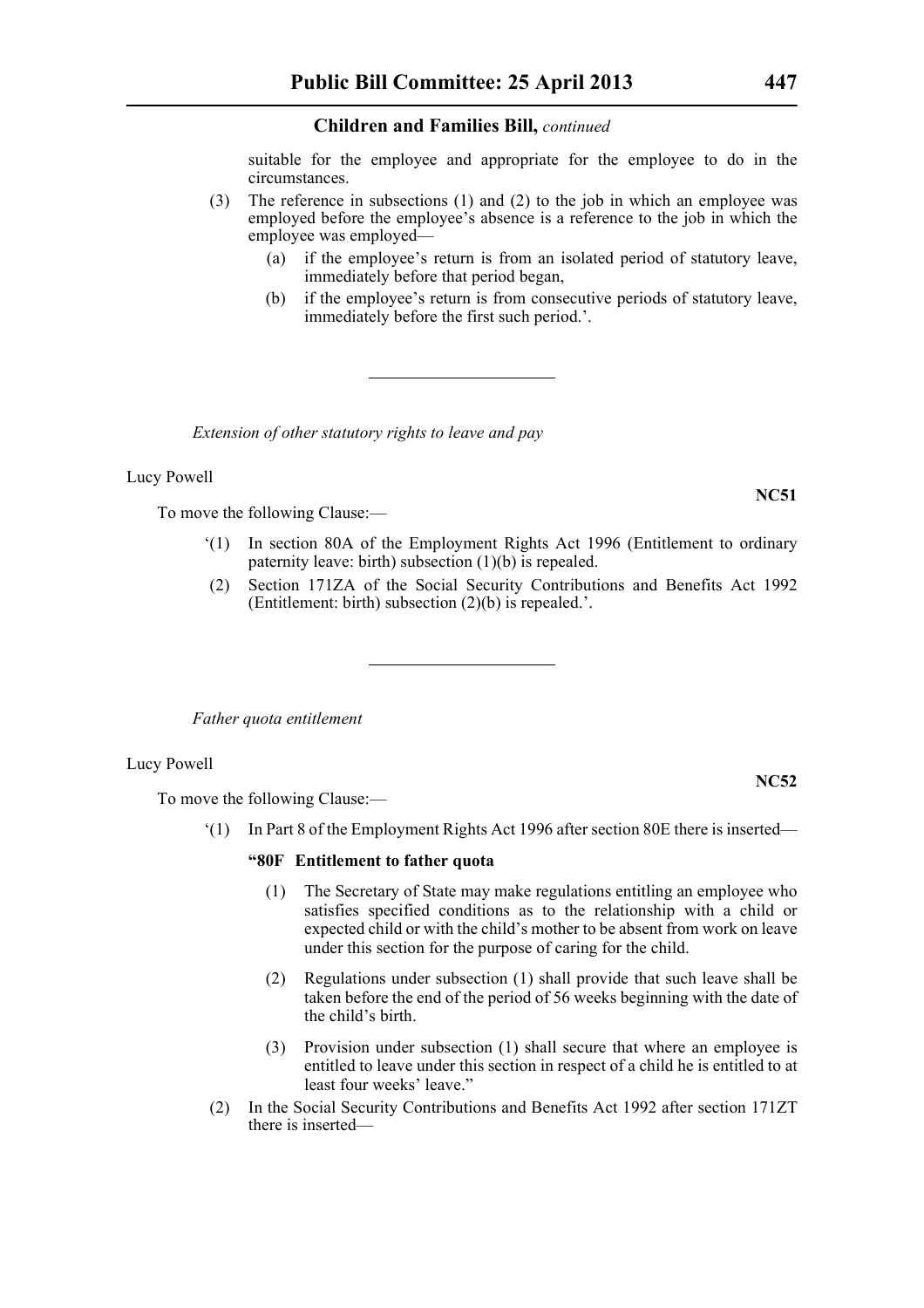#### **"171ZTT father quota entitlement**

- (1) Regulations shall provide that where an employee is entitled to a father quota of leave under Section 80F of the Employment Rights Act 1996, the employee is to be entitled to payments known as "father quota pay".
- (2) Father quota pay under subsection (1) shall be at the earnings-related weekly rate of 90 per cent of the employee's average earnings for the first six weeks in respect of which it is payable, followed by a fixed weekly rate thereafter which shall not be less than the weekly rate of the full time national minimum wage in respect of the remaining portion of the father quota pay period".'.

*Statutory maternity pay for multiple births*

Lucy Powell

To move the following Clause:—

- '(1) The Social Security Contributions and Benefits Act 1992 is amended as follows.
- (2) In section 164 (Statutory Maternity Pay—entitlement and liability to pay) in subsection (9) (power to make regulations) there is inserted—
	- "(b) specify circumstances in which there is a liability to make additional statutory maternity payments to a woman who has given birth to more than one child as a result of a single pregnancy.'.

*Extension of emergency leave entitlement to grandparents*

Lisa Nandy Mrs Sharon Hodgson

To move the following Clause:—

'In section 57A(3) of the Employment Rights Act 1996 insert after (d)— "(e) a grandchild.".'.

**NC54**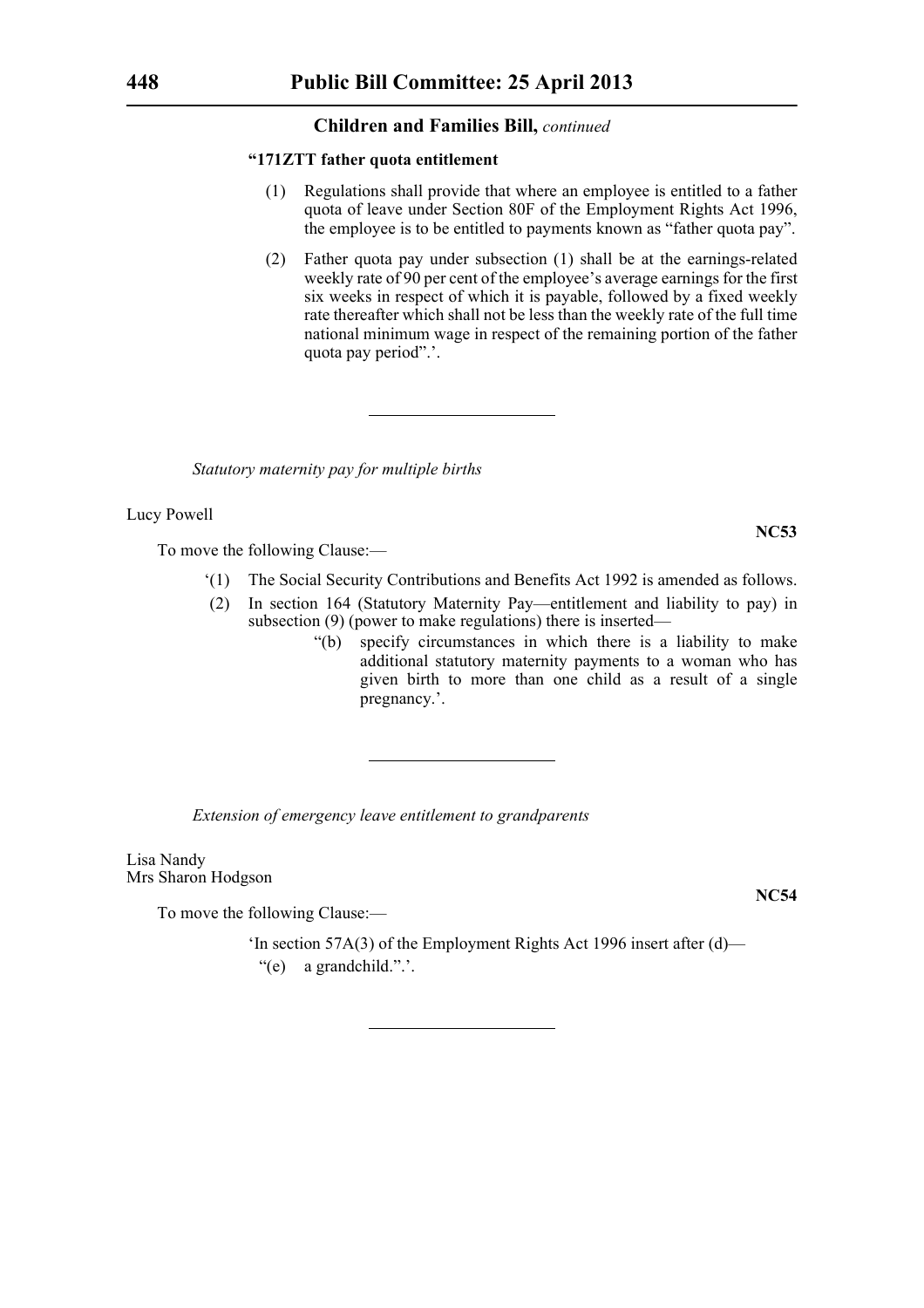#### *Adjustment leave*

Lisa Nandy Mrs Sharon Hodgson

To move the following Clause:—

- '(1) A qualifying employee who satisfies prescribed conditions may be absent from work at any time during an adjustment leave period.
- (2) An adjustment leave period is a period calculated with regulations made by the Secretary of State.
- (3) The regulations under subsection (2) shall include provision for determining the extent of an employee's entitlement to leave under this section but shall secure that where an employee is entitled to leave under this section he is entitled to at least six weeks' leave.
- (4) An employee who exercises his rights under subsection  $(1)$ 
	- (a) is entitled, for such purposes and to such extent as may be prescribed, to the benefit of the terms and conditions of employment which would have applied if he had not been absent,
	- (b) is bound, for such purposes and to such extent as may be prescribed, by any obligations arising under those terms and conditions (except in so far as they are inconsistent with subsection (1)), and
	- (c) is entitled to return from leave to a job of a prescribed kind;.
- (5) For the purposes of this section, an employee is a qualifying employee if—
	- (a) he is the parent or carer of a disabled child or adult and his purpose for applying for adjustment leave is to secure a temporary period of absence to deal with a period of illness or diagnosis of disability of the cared-for child or adult; or
	- (b) he is the bereaved parent of a child under the age of 18 and his purpose in applying for adjustment leave is to secure a temporary period of absence to deal with funeral and other arrangements due to the death of his child.

*Independent study: registration of births at children's centres*

Andrea Leadsom Mrs Sharon Hodgson

To move the following Clause:—

- '(1) The Secretary of State shall commission an independent study of the likely impact on the welfare of children of requiring births to be registered at children's centres.
- (2) The Secretary of State may, by regulations, establish pilot schemes to trial the registration of births within children's centres, to inform the independent study under sub-section (1).

**NC55**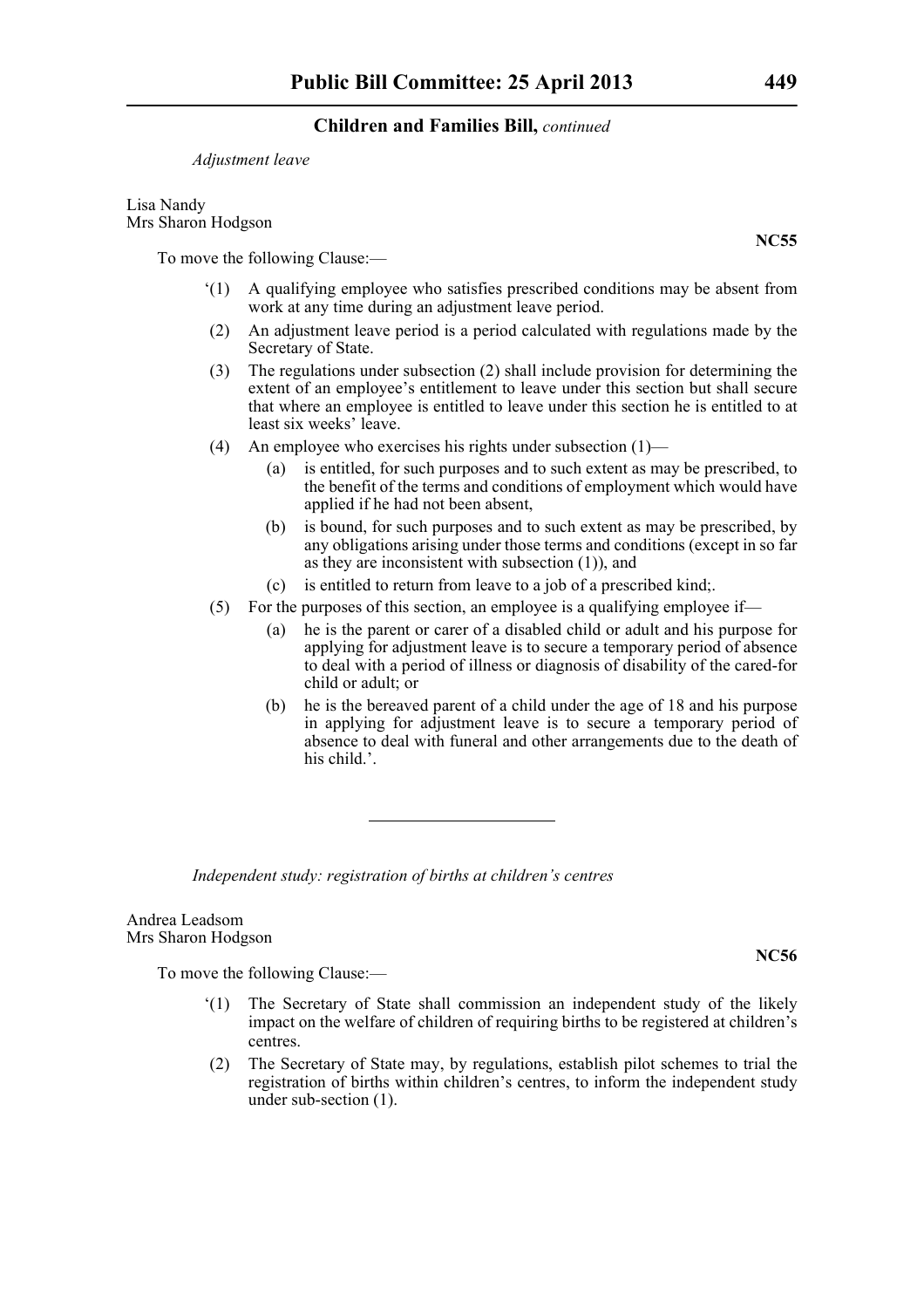(3) In this section "children's centre" has the meaning given by section 5A(4) (Arrangements for provision of children's centres) of the Childcare Act 2006.'.

*Breastfeeding at work*

Lucy Powell

To move the following Clause:—

- '(1) ACAS shall produce guidance that provides employers with information on the role of women who wish to breastfeed their babies at work.
- (2) The guidance shall include—
	- (a) the amount of time it would be reasonable to allow mothers to breastfeed at work;
	- (b) information on the provision of facilities to do so;
	- (c) information on dealing with requests to do so in the workplace; and
	- (d) information on how to make it easier for women to return to the workplace should they wish to breastfeed at work.'.

*Child protection concerns and protected disclosures under the Employment Rights Act 1996*

Lisa Nandy Mrs Sharon Hodgson

To move the following Clause:—

'In section 43B of the Employment Rights Act 1996 (disclosures qualifying for protection), insert the following—

"(1A) In this part where a disclosure of information raises child protection concerns a "qualifying disclosure" means any disclosure of information which, in the reasonable suspicion or concern of the worker making the disclosure tends to show that a child has been abused or harmed, is being abused or harmed or is likely to be abused or harmed.".'.

**NC57**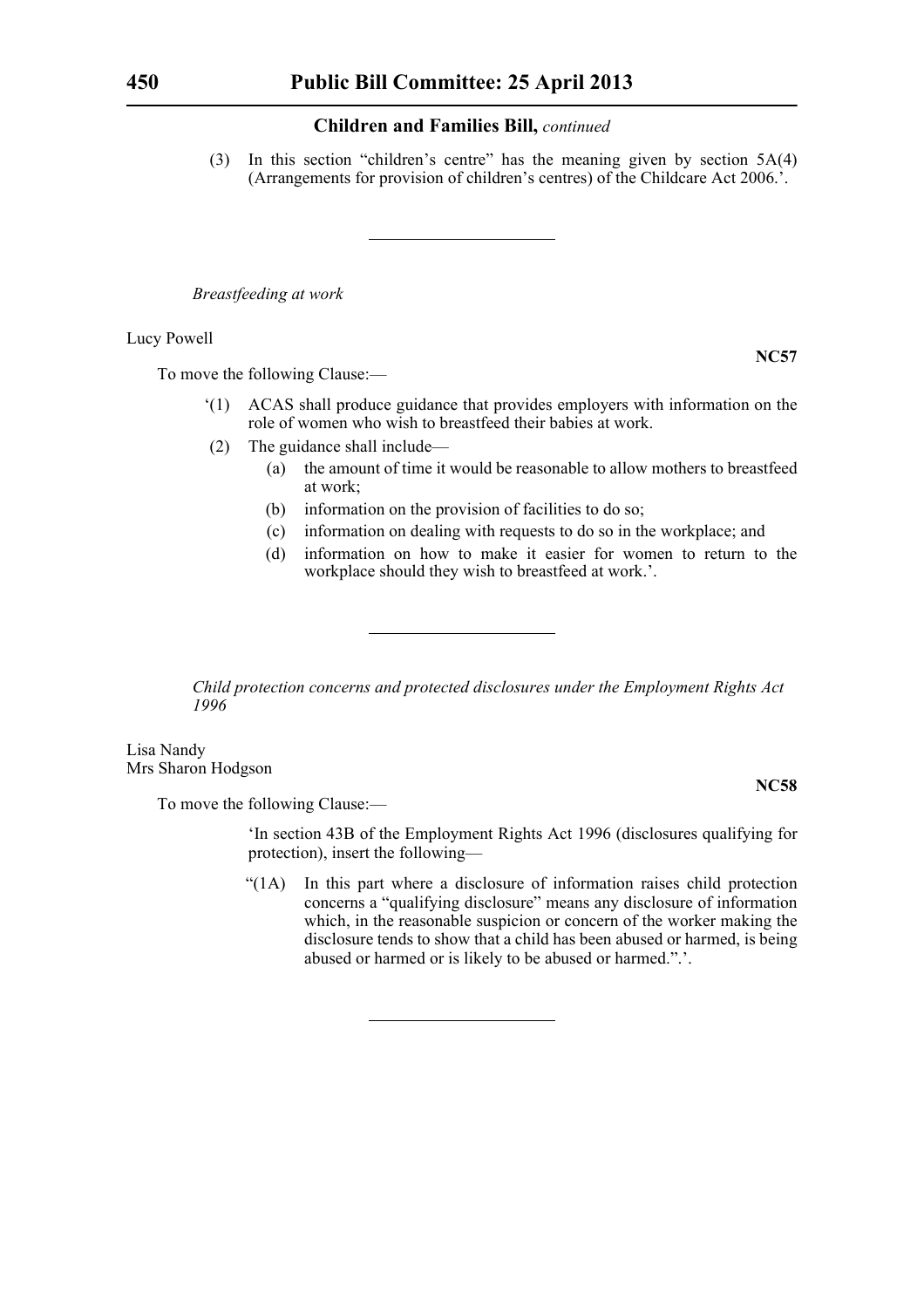*Arrangements to support child witnesses*

Lisa Nandy Mrs Sharon Hodgson

To move the following Clause:—

- '(1) The Secretary of State shall by order introduce arrangements to establish specialist courts in cases where a child has been sexually abused or harmed, and where the child will be required to give evidence to the court, and to be examined by the court.
- (2) Arrangements made by order under subsection (1) above shall include arrangements to appoint intermediaries to support child witnesses in all court cases, and other measures to support child witnesses.
- (3) Orders under this section—
	- (a) shall be exercisable by statutory instrument; and
	- (b) may not be made unless a draft of it has been laid before and approved by a resolution of each House of Parliament.'.

Jo Swinson

Clause **110**, page **112**, line **37**, at end insert—

'( ) Section 96(3) and (4), so far as relating to paragraphs 3, 53 to 59 and 61 of Schedule 7, extends to Northern Ireland.<sup>7</sup>.

### ORDER OF THE HOUSE [25 FEBRUARY 2013]

That the following provisions shall apply to the Children and Families Bill:

#### *Committal*

1. The Bill shall be committed to a Public Bill Committee.

#### *Proceedings in Public Bill Committee*

- 2. Proceedings in the Public Bill Committee shall (so far as not previously concluded) be brought to a conclusion on Tuesday 23 April 2013.
- 3. The Public Bill Committee shall have leave to sit twice on the first day on which it meets.

#### *Consideration and Third Reading*

- 4. Proceedings on Consideration shall (so far as not previously concluded) be brought to a conclusion one hour before the moment of interruption on the day on which those proceedings are commenced.
- 5. Proceedings on Third Reading shall (so far as not previously concluded) be brought to a conclusion at the moment of interruption on that day.
- 6. Standing Order No. 83B (Programming committees) shall not apply to proceedings on Consideration and Third Reading.

**NC59**

**279**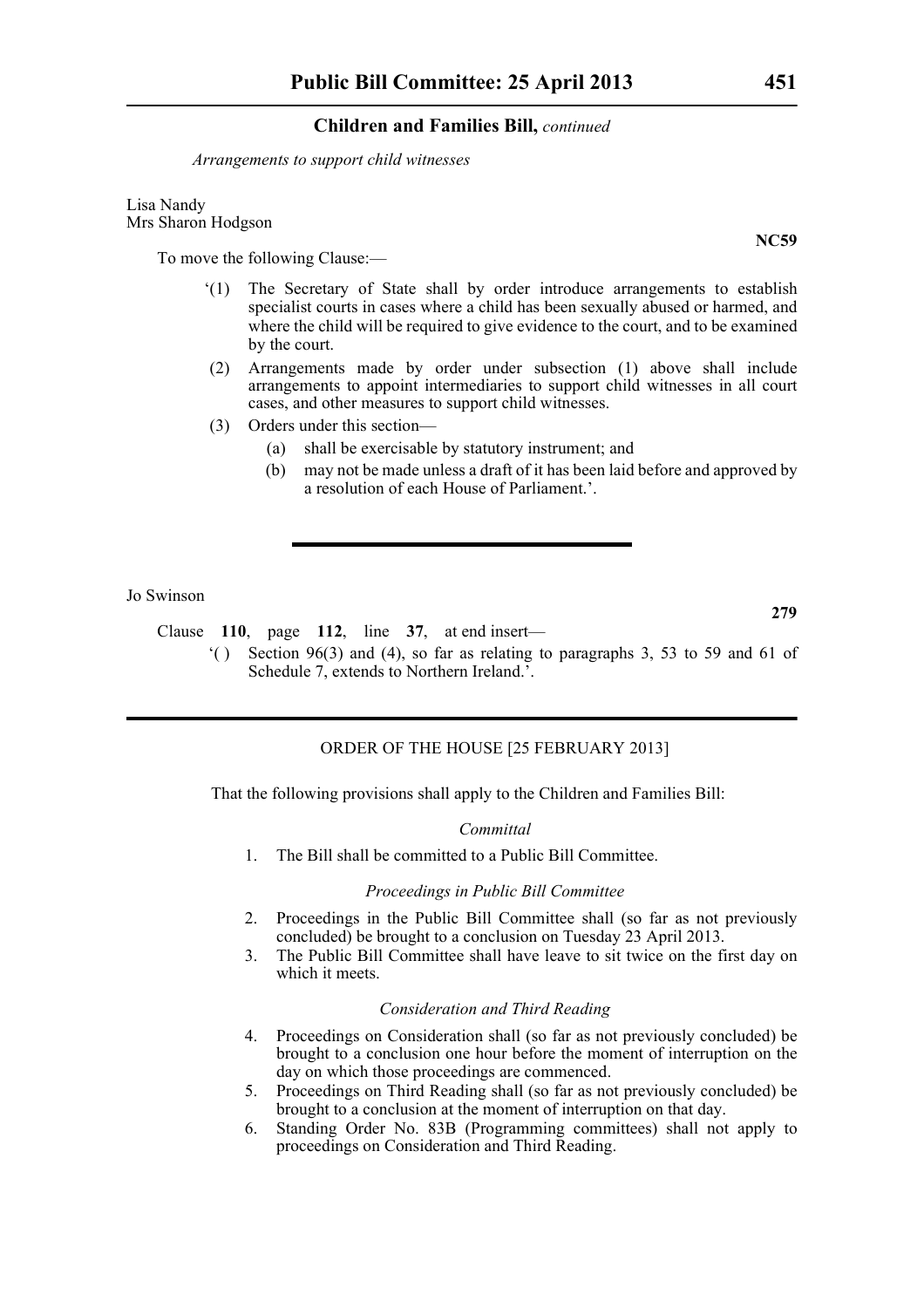#### *Other proceedings*

7. Any other proceedings on the Bill (including any proceedings on consideration of Lords Amendments or on any further messages from the Lords) may be programmed.

# ORDER OF THE HOUSE [15 APRIL 2013]

That the Order of 25 February 2013 (Children and Families Bill (Programme)) be varied as follows:

In paragraph 2 of the Order (conclusion of proceedings in Public Bill Committee), for 'Tuesday 23 April 2013', substitute 'Thursday 25 April 2013'.

# ORDER OF THE COMMITTEE [5 MARCH 2013] [AS AMENDED ON 18 APRIL 2013]

### That—

- (1) the Committee shall (in addition to its first meeting at 8.55 am on Tuesday 5 March) meet—
	- (a) at 2.00 pm on Tuesday 5 March;
	- (b) at 11.30 am and 2.00 pm on Thursday 7 March;
	- (c) at 9.25 am and 2.00 pm on Tuesday 12 March;
	- (d) at 11.30 am and 2.00 pm on Thursday 14 March;
	- (e) at 9.25 am and 2.00 pm on Tuesday 19 March;
	- (f) at 11.30 am and 2.00 pm on Thursday 21 March;
	- (g) at 9.25 am and 2.00 pm on Tuesday 16 April;
	- (h) at 11.30 am and 2.00 pm on Thursday 18 April;
	- (i) at 9.25 am and 2.00 pm on Tuesday 23 April; and
	- (j) at 11.30 am and 2.00 pm on Thursday 25 April;
- (2) the Committee shall hear oral evidence in accordance with the following Table:

# **TABLE**

| Date            | Time                              | <i>Witness</i>                                                                                                                                               |
|-----------------|-----------------------------------|--------------------------------------------------------------------------------------------------------------------------------------------------------------|
| Tuesday 5 March | Until no later<br>than $10.00$ am | Department for Education;<br>Department for Business,<br>Innovation and Skills                                                                               |
| Tuesday 5 March | Until no later<br>than $10.45$ am | The Thomas Coram Foundation<br>for Children (Coram); Professor<br>Julie Selwyn, Professor of Child<br>and Family Social Work,<br>University of Bristol; TACT |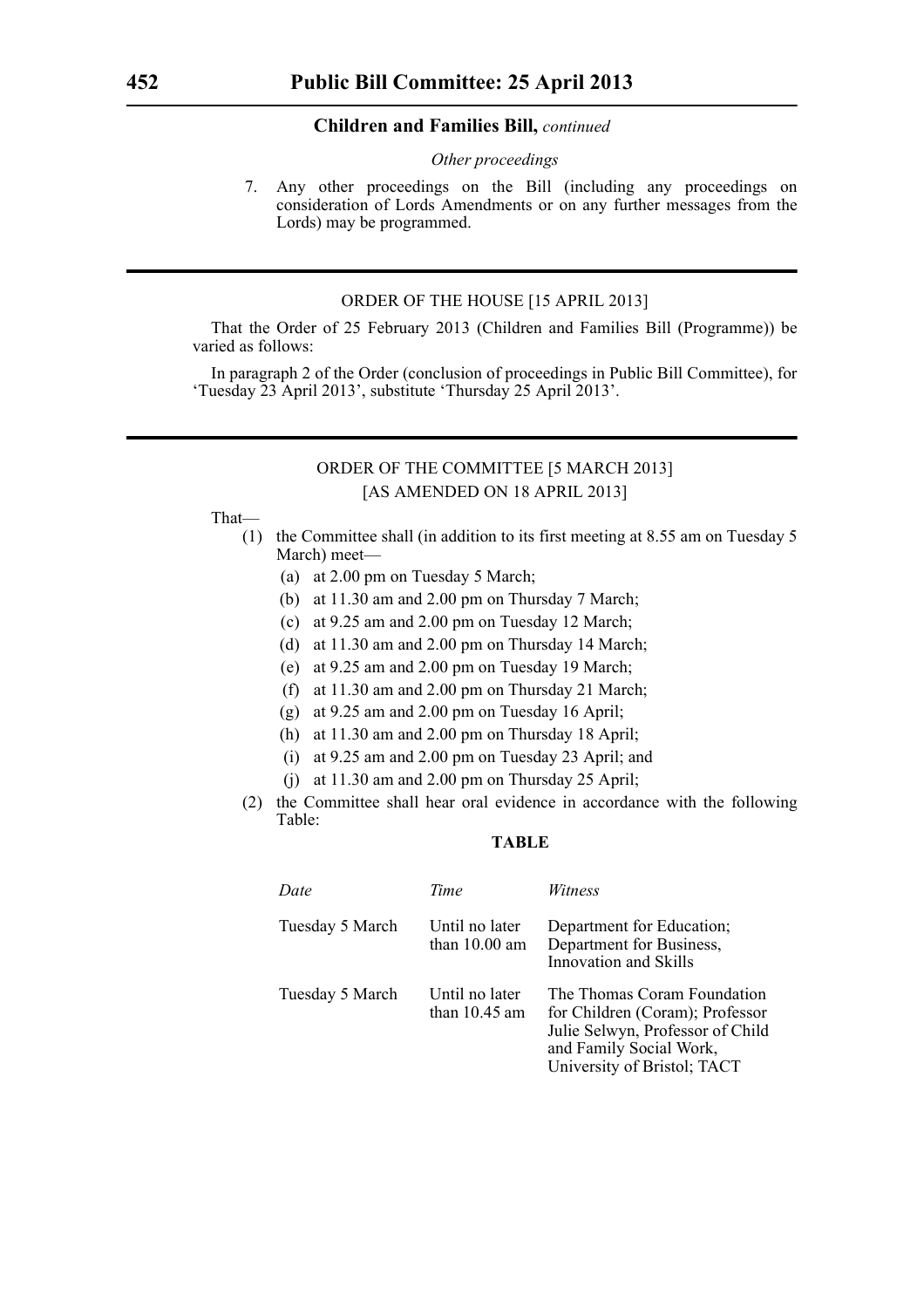| Date             | Time                                     | Witness                                                                                                                                                                              |
|------------------|------------------------------------------|--------------------------------------------------------------------------------------------------------------------------------------------------------------------------------------|
| Tuesday 5 March  | Until no later<br>than $11.25$ am        | David Norgrove, Chair of Family<br>Justice Review and Chair of<br>Family Justice Board; Lord Justice<br>Munby, President of the Family<br>Division; Coram Children's Legal<br>Centre |
| Tuesday 5 March  | Until no later<br>than $2.45$ pm         | Council for Disabled Children;<br>Every Disabled Child Matters;<br><b>Special Education Consortium</b>                                                                               |
| Tuesday 5 March  | Until no later<br>than $3.30 \text{ pm}$ | Achievement for All; Independent<br>Parental Special Education<br>Advice; Institute of Education                                                                                     |
| Tuesday 5 March  | Until no later<br>than $4.15$ pm         | National Association for Special<br>Educational Needs; The<br>Communication Trust; Association<br>of Educational Psychologists                                                       |
| Tuesday 5 March  | Until no later<br>than $5.15 \text{ pm}$ | <b>Association of Colleges; National</b><br>Association of Head Teachers;<br>David Bartram, Assistant Head,<br>Lampton School, Hounslow                                              |
| Tuesday 5 March  | Until no later<br>than $5.45$ pm         | Office of the Children's<br>Commissioner                                                                                                                                             |
| Thursday 7 March | Until no later<br>than 12.15 pm          | Ofsted; Daycare Trust and the<br>Family and Parenting Institute;<br>National Childminding<br>Association                                                                             |
| Thursday 7 March | Until no later<br>than 1.00 pm           | Dr Roger Morgan, Children's<br>Rights Director of England;<br>Children England                                                                                                       |
| Thursday 7 March | Until no later<br>than $2.45$ pm         | <b>Working Families</b> ; Fawcett Society                                                                                                                                            |
| Thursday 7 March | Until no later<br>than $3.30 \text{ pm}$ | Fatherhood Institute; Federation of<br><b>Small Businesses</b>                                                                                                                       |
| Thursday 7 March | Until no later<br>than $4.15$ pm         | Association of Directors of<br>Children's Services; Barnardo's                                                                                                                       |

(3) proceedings on consideration of the Bill in Committee shall be taken in the following order: Clauses 1 to 6; Schedule 1; Clauses 7 to 12; Schedule 2; Clauses 13 to 71; Schedule 3; Clauses 72 and 73; Schedule 4; Clauses 74 to 85; Schedule 5; Clause 86; Schedule 6; Clauses 87 to 96; Schedule 7; Clauses 97 to 104; new Clauses; new Schedules; Clauses 105 to 110; and remaining proceedings on the Bill; and